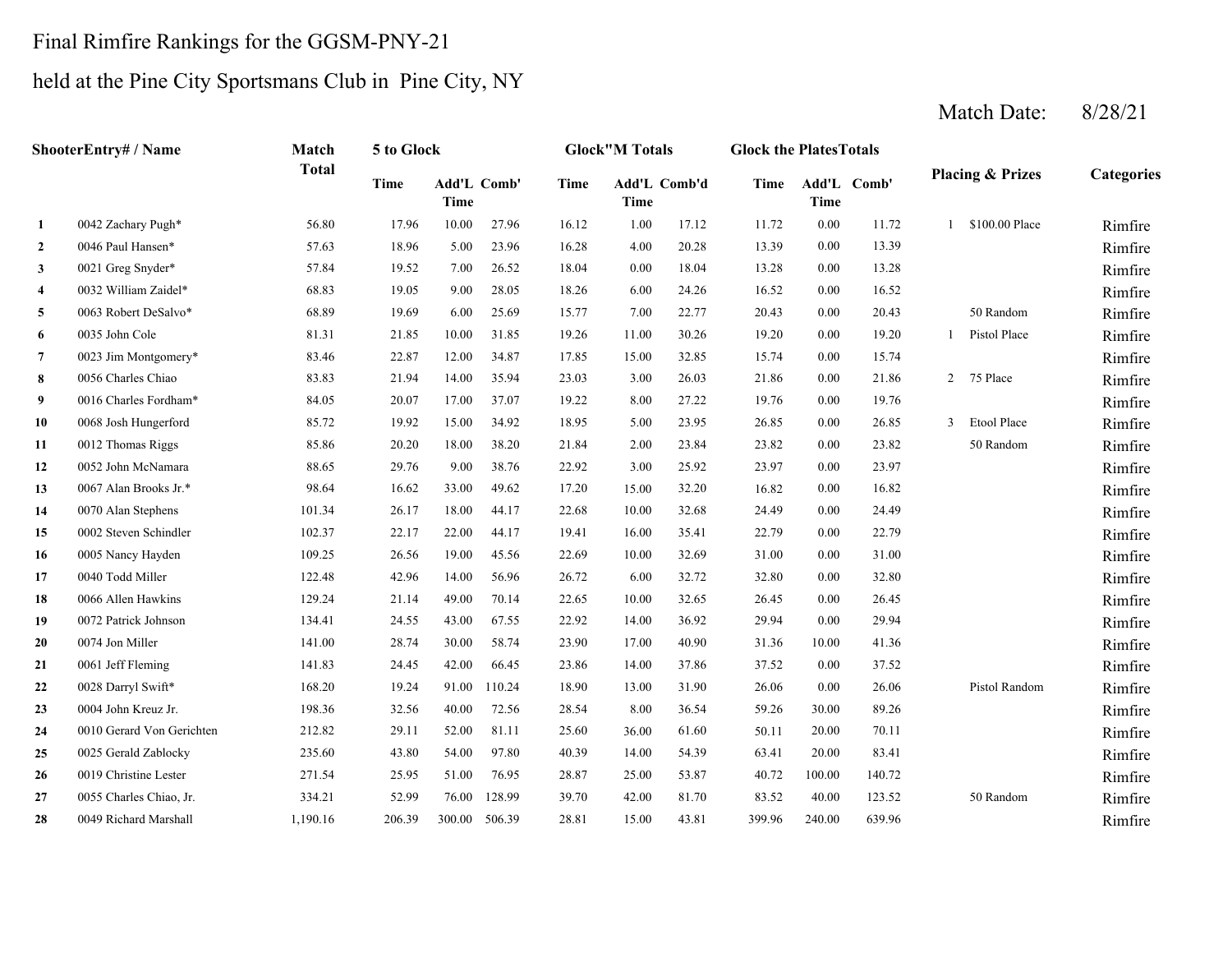# Final GLOCK Girls Rankings for the GGSM-PNY-21

# held at the Pine City Sportsmans Club in Pine City, NY

|              | <b>ShooterEntry# / Name</b> | Match  | 5 to Glock |                            |        |       | <b>Glock</b> "M Totals      |        | <b>Glock the Plates Totals</b> |               |        |   |                             |
|--------------|-----------------------------|--------|------------|----------------------------|--------|-------|-----------------------------|--------|--------------------------------|---------------|--------|---|-----------------------------|
|              |                             | Total  | Time       | <b>Add'L Comb'</b><br>Time |        | Time  | <b>Add'L Comb'd</b><br>Time |        | Time                           | Add'L<br>Time | Comb'  |   | <b>Placing &amp; Prizes</b> |
| 1            | 0048 Nicole Figueroa        | 95.49  | 37.14      | 5.00                       | 42.14  | 29.86 | 1.00                        | 30.86  | 22.49                          | 0.00          | 22.49  |   | 100 Place                   |
| $\mathbf{2}$ | 0006 Nancy Hayden           | 121.41 | 38.76      | 9.00                       | 47.76  | 35.17 | 3.00                        | 38.17  | 35.48                          | 0.00          | 35.48  |   | Etool Place                 |
| 3            | 0009 Rita Holbrook          | 130.40 | 38.20      | 15.00                      | 53.20  | 34.95 | 8.00                        | 42.95  | 34.25                          | 0.00          | 34.25  | 3 | Knife Place                 |
| 4            | 0059 Amarilis Almonte       | 150.44 | 42.54      | 26.00                      | 68.54  | 40.38 | 1.00                        | 41.38  | 40.52                          | 0.00          | 40.52  |   |                             |
| 5            | 0044 Tamire McKenna         | 157.33 | 33.41      | 32.00                      | 65.41  | 31.51 | 19.00                       | 50.51  | 41.41                          | 0.00          | 41.41  |   |                             |
| 6            | 0065 Jane Gabriele          | 164.35 | 44.20      | 24.00                      | 68.20  | 36.50 | 21.00                       | 57.50  | 38.65                          | 0.00          | 38.65  |   |                             |
| 7            | 0001 Prudence Johnson       | 184.80 | 41.67      | 35.00                      | 76.67  | 48.78 | 17.00                       | 65.78  | 42.35                          | 0.00          | 42.35  |   |                             |
| 8            | 0038 Sage Miller            | 190.03 | 37.07      | 35.00                      | 72.07  | 37.88 | 23.00                       | 60.88  | 57.08                          | 0.00          | 57.08  |   |                             |
| 9            | 0057 Veronica Capriotti     | 214.34 | 79.18      | 5.00                       | 84.18  | 86.44 | 3.00                        | 89.44  | 40.72                          | 0.00          | 40.72  |   |                             |
| 10           | 0075 Karlene Shimko         | 239.46 | 53.57      | 66.00                      | 119.57 | 52.59 | 6.00                        | 58.59  | 61.30                          | 0.00          | 61.30  |   |                             |
| 11           | 0058 Melinda Appleby        | 250.39 | 61.20      | 33.00                      | 94.20  | 67.79 | 11.00                       | 78.79  | 77.40                          | 0.00          | 77.40  |   |                             |
| 12           | 0020 Christine Lester       | 267.42 | 30.79      | 110.00                     | 140.79 | 29.92 | 13.00                       | 42.92  | 43.71                          | 40.00         | 83.71  |   |                             |
| 13           | 0011 Nicole McPhilomy       | 320.82 | 50.54      | 104.00                     | 154.54 | 42.63 | 59.00                       | 101.63 | 64.65                          | 0.00          | 64.65  |   | 2 year membership re        |
| 14           | 0013 Donna Skinner          | 329.78 | 42.12      | 97.00                      | 139.12 | 38.26 | 24.00                       | 62.26  | 68.40                          | 60.00         | 128.40 |   |                             |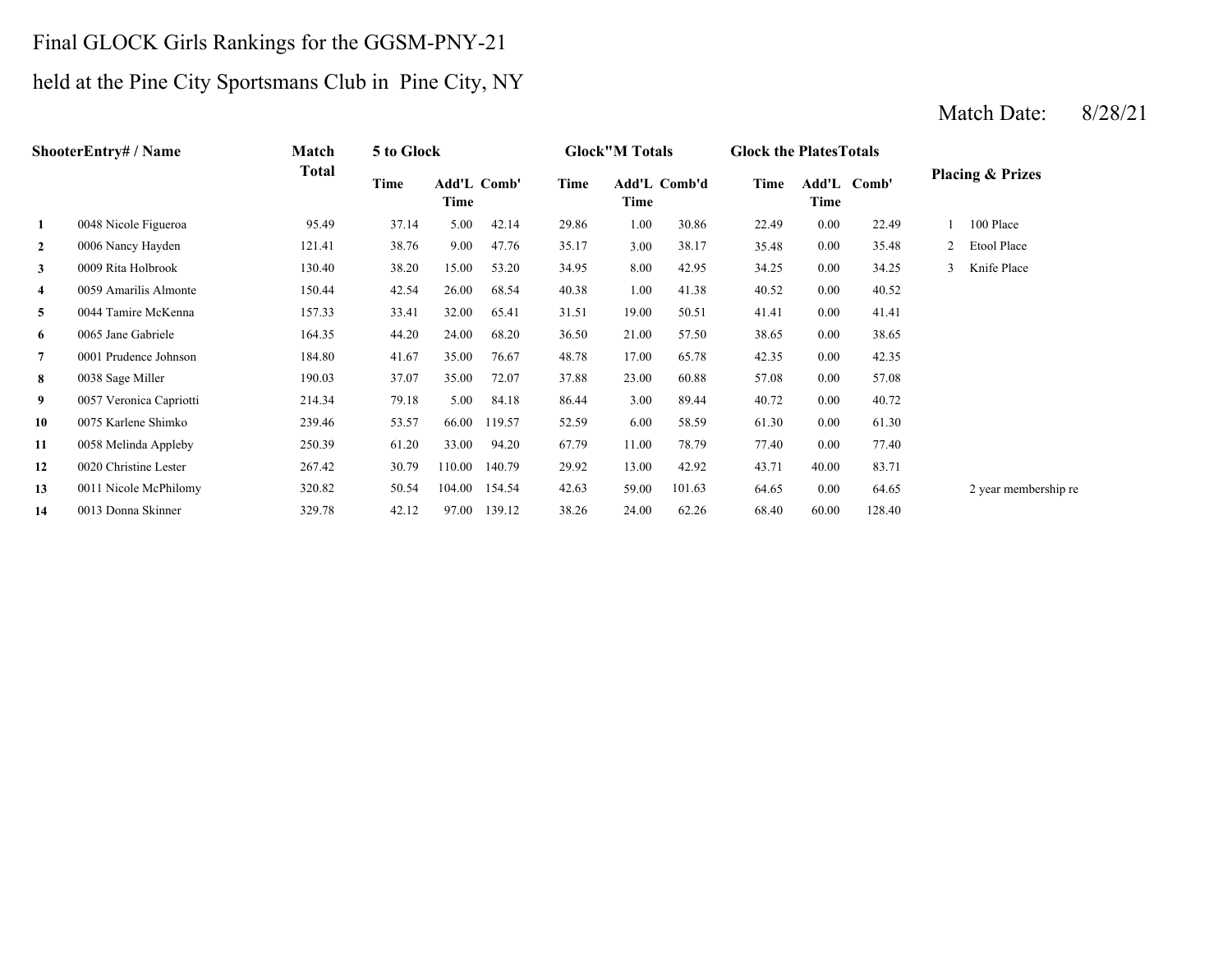#### Final Pocket GLOCKS Rankings for the GGSM-PNY-21

#### held at the Pine City Sportsmans Club in Pine City, NY

#### **2** 1.00 14.49 0060 Jeffrey Bucci\* 42.38 12.45 3.00 15.45 11.44 12.44 0.00 14.49 **3** 0.00 17.06 0037 Greg Snyder\* 45.43 13.54 2.00 15.54 12.83 **4** 2.00 15.99 **5** 0.00 16.76 0043 Zachary Pugh\* 51.65 11.20 3.00 14.20 10.69 10.69 10.00 **6** 5.00 20.45 0024 Jim Montgomery\* 60.76 15.55 8.00 23.55 11.76 16.76 0.00 20.45 **7** 0.00 23.00 0033 William Zaidel\* 62.88 16.16 9.00 25.16 14.72 14.72 0.00 **8** 3.00 22.20 0064 Robert DeSalvo\* 71.37 15.12 7.00 22.12 14.05 17.05 10.00 32.20 **9** 0.00 28.87 0017 Charles Fordham\* 76.00 16.63 5.00 21.63 15.50 **10** 2.00 21.95 0029 Darryl Swift\* 79.29 13.80 6.00 19.80 15.54 17.54 **11** 7.00 23.12 0036 John Cole 82.91 16.33 8.00 24.33 18.46 25.46 10.00 **12**2 0045 Nate Tompkins 102.86 20.03 10.00 30.03 23.27 0.00 23.27 29.56 **133** 0071 Alan Stephens 110.60 16.75 7.00 23.75 16.56 11.00 27.56 29.29 **14** 5.00 30.48 0051 Edward Zebedies Jr 111.08 18.50 9.00 27.50 **15** 3.00 49.15 0008 Rita Holbrook 115.42 28.83 8.00 36.83 26.44 **16** 18.00 42.12 0053 John McNamara 142.77 21.97 26.00 47.97 24.68 42.68 **17** 43.00 23.86 0026 Alan Brooks Jr.\* 198.16 12.85 53.00 65.85 15.45 58.45 50.00 **18**8 0050 Jason Brotherhood 252.70 21.79 41.00 62.79 21.49 18.00 39.49 60.42 90.00 150.42 2 year membership re 73.86 10.00 52.12 29.44 0.00 49.15 18.10 23.10 30.00 60.48 27.56 29.29 30.00 59.29 3 Knife Place 20.00 49.56 2 Etool Place 33.12 1 100 Place 20.00 41.95 15.50 28.87 10.00 38.87 23.00 1 Pistol Place 26.760.00 15.99 12.83 17.06 0.00 17.06 0069 Al Surko\* **45.51** 13.60 3.00 16.60 10.92 2.00 12.92 13.85 14.43 13.01 1.00 14.01 13.85 0.00 **Add'L Comb'd Time Add'L Time Time Comb' 1**0047 Paul Hansen\* 42.29 14.43 0.00 **ShooterEntry# / Name Match Total 5 to Glock Glock"M Totals Glock the PlatesTotals Placing & Prizes Time Add'L Time Comb' Time**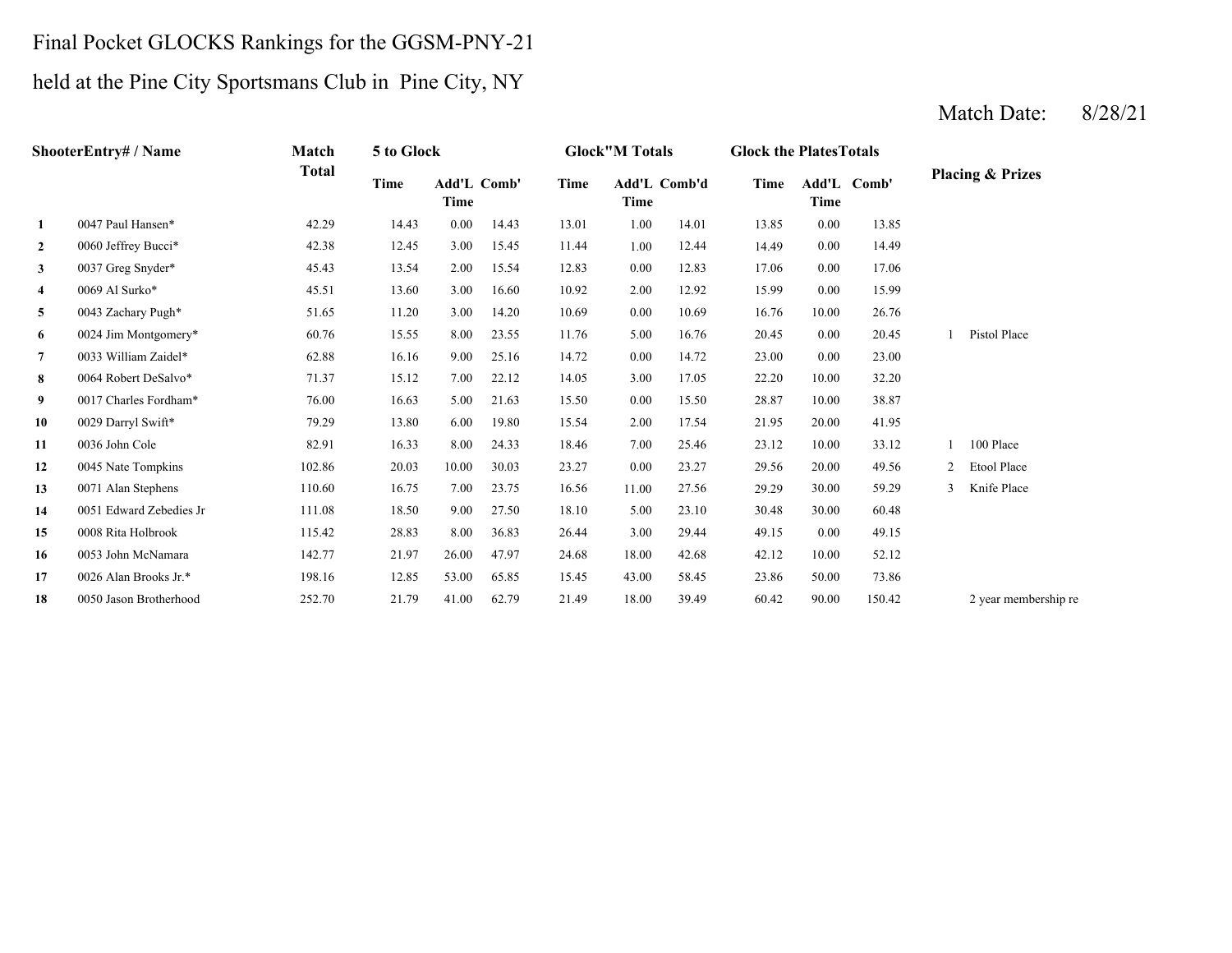# Final Stock MOS Rankings for the GGSM-PNY-21

# held at the Pine City Sportsmans Club in Pine City, NY

|                         | <b>ShooterEntry#/Name</b> | <b>Match</b> | 5 to Glock |                     |        |       | <b>Glock</b> "M Totals |        | <b>Glock the PlatesTotals</b> |          |             |   |                             |
|-------------------------|---------------------------|--------------|------------|---------------------|--------|-------|------------------------|--------|-------------------------------|----------|-------------|---|-----------------------------|
|                         |                           | <b>Total</b> | Time       | Add'L Comb'<br>Time |        | Time  | Add'L Comb'd<br>Time   |        | Time                          | Time     | Add'L Comb' |   | <b>Placing &amp; Prizes</b> |
| 1                       | 0034 William Zaidel*      | 56.54        | 22.49      | 4.00                | 26.49  | 17.33 | $0.00\,$               | 17.33  | 12.72                         | 0.00     | 12.72       |   | 100 Place                   |
| $\boldsymbol{2}$        | 0022 Greg Snyder*         | 58.24        | 16.60      | 10.00               | 26.60  | 16.30 | 1.00                   | 17.30  | 14.34                         | 0.00     | 14.34       |   |                             |
| 3                       | 0027 Alan Brooks Jr.*     | 65.05        | 18.23      | 16.00               | 34.23  | 15.89 | 3.00                   | 18.89  | 11.93                         | 0.00     | 11.93       |   |                             |
| $\overline{\mathbf{4}}$ | 0015 Todd Seier           | 68.74        | 20.07      | 8.00                | 28.07  | 15.73 | 9.00                   | 24.73  | 15.94                         | 0.00     | 15.94       |   | 100 Place                   |
| 5                       | 0030 Darryl Swift*        | 74.08        | 18.80      | 14.00               | 32.80  | 17.49 | 8.00                   | 25.49  | 15.79                         | 0.00     | 15.79       |   |                             |
| 6                       | 0062 Kevin Kriner         | 75.27        | 20.19      | 12.00               | 32.19  | 17.28 | 3.00                   | 20.28  | 22.80                         | 0.00     | 22.80       | 2 | Etool Place                 |
| $\overline{7}$          | 0003 Steven Schindler     | 80.70        | 22.99      | 16.00               | 38.99  | 19.00 | 4.00                   | 23.00  | 18.71                         | 0.00     | 18.71       | 3 | Knife Place                 |
| 8                       | 0073 John Cole            | 93.38        | 22.87      | 19.00               | 41.87  | 22.19 | 5.00                   | 27.19  | 24.32                         | 0.00     | 24.32       |   |                             |
| 9                       | 0054 John McNamara        | 109.73       | 30.69      | 13.00               | 43.69  | 28.96 | 7.00                   | 35.96  | 30.08                         | 0.00     | 30.08       |   |                             |
| 10                      | 0039 Connor Miller        | 112.95       | 24.52      | 38.00               | 62.52  | 18.56 | 14.00                  | 32.56  | 17.87                         | $0.00\,$ | 17.87       |   |                             |
| 11                      | 0041 Todd Miller          | 121.10       | 22.32      | 38.00               | 60.32  | 19.34 | 17.00                  | 36.34  | 24.44                         | 0.00     | 24.44       |   |                             |
| 12                      | 0014 Wayne Stilts II      | 126.85       | 25.35      | 23.00               | 48.35  | 35.54 | 13.00                  | 48.54  | 29.96                         | 0.00     | 29.96       |   |                             |
| 13                      | 0007 Terry Holbrook       | 170.18       | 47.31      | 40.00               | 87.31  | 41.80 | 13.00                  | 54.80  | 28.07                         | 0.00     | 28.07       |   |                             |
| 14                      | 0031 Christopher Russo    | 184.71       | 43.04      | 29.00               | 72.04  | 54.68 | 7.00                   | 61.68  | 50.99                         | 0.00     | 50.99       |   |                             |
| 15                      | 0018 Jon Miller           | 414.42       | 48.29      | 90.00               | 138.29 | 52.65 | 83.00                  | 135.65 | 50.48                         | 90.00    | 140.48      |   |                             |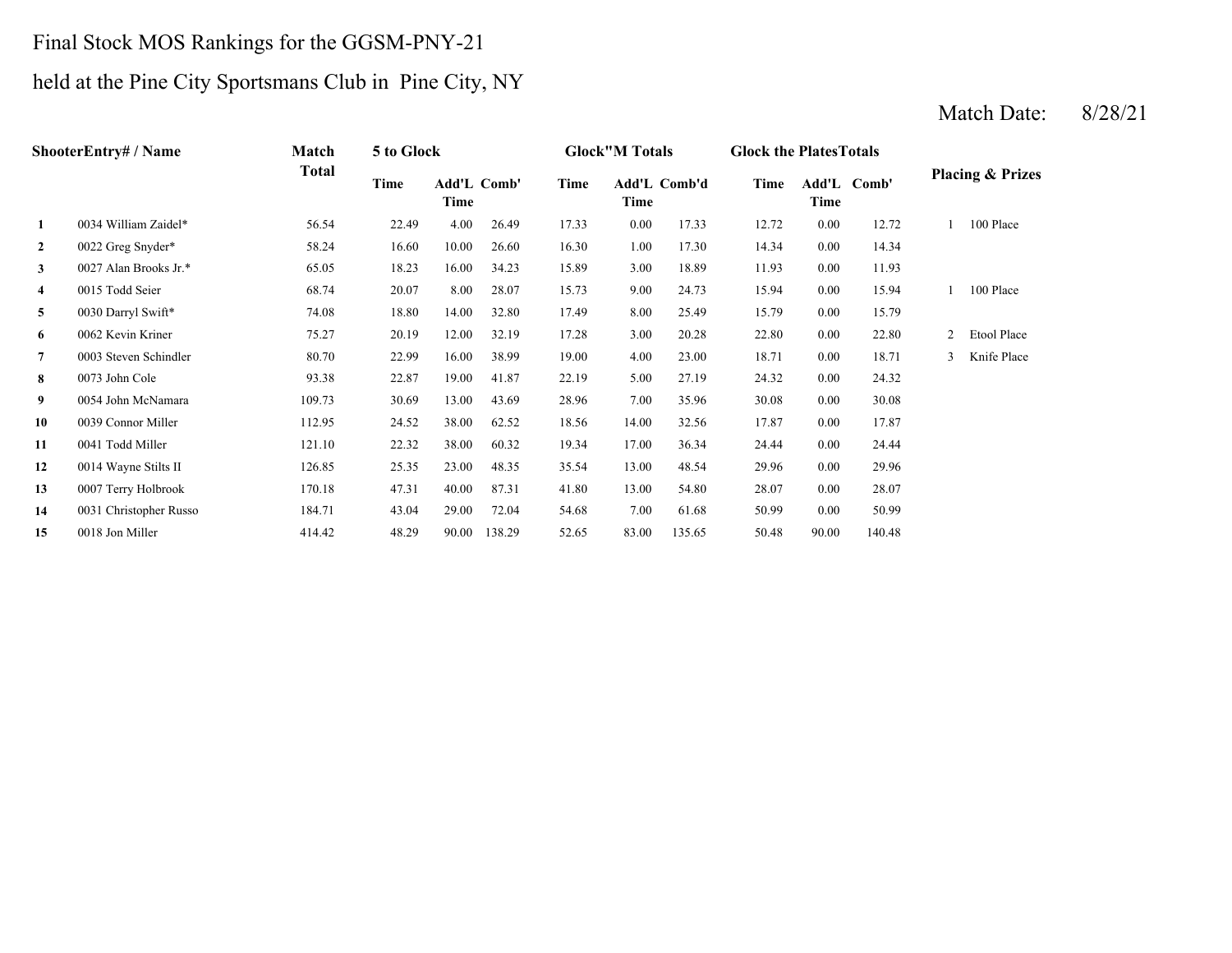Match Date:

**The following scores have not been included in the above results due to administrative issues or scoring errors Please call the GSSF office (770) 437-4718 as soon as possible for further clarification. Thank you.**

**Shooters who did not finish the match...**

**Shooters who did not show**

**0**

**10/11/2021 11:39:59 AM Pine City, NY**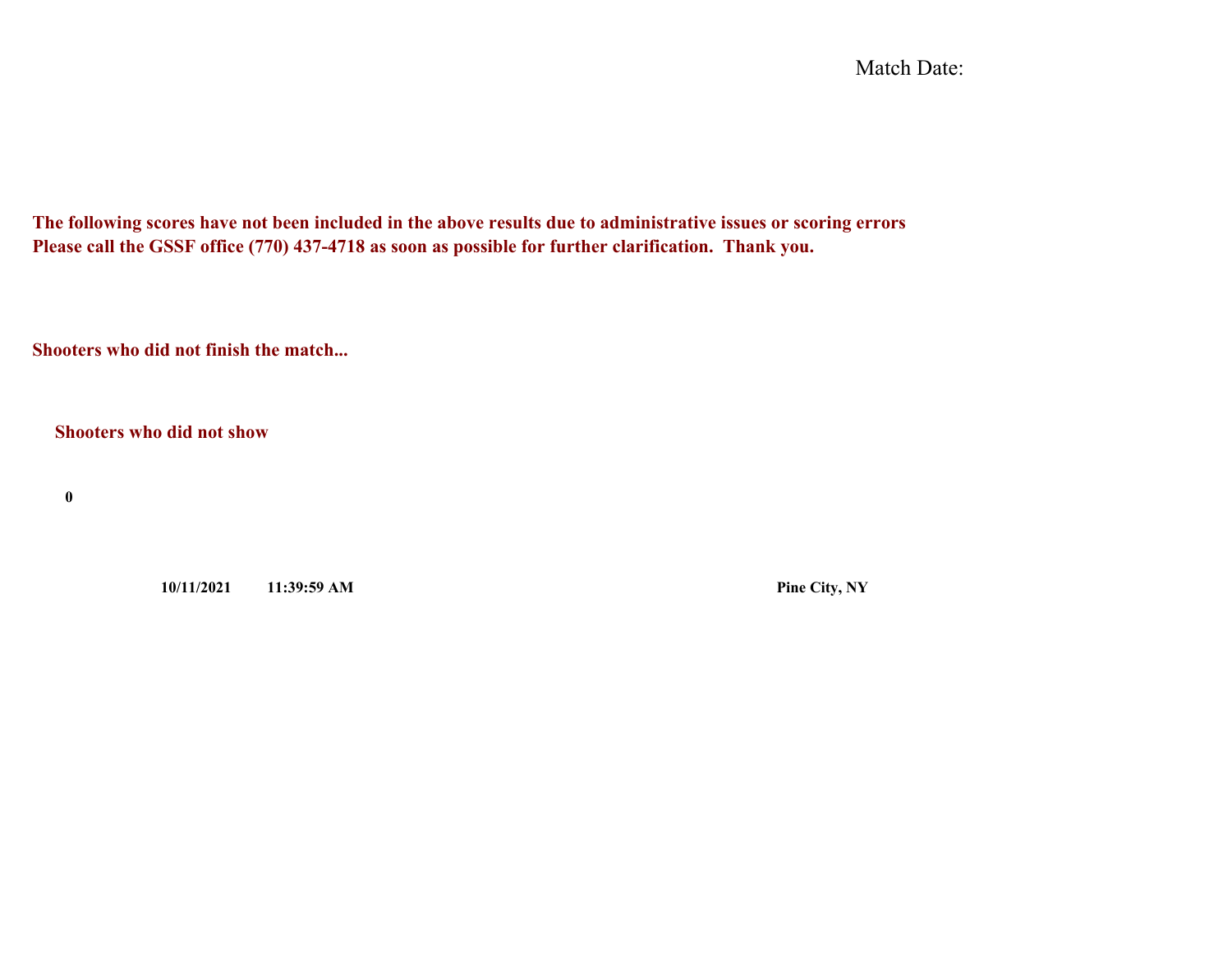#### Final Civilian Rankings for the Twin Tiers Regional Classic VII

# held at the Pine City Sportsmans Club in Pine City, NY

|                | ShooterEntry# / Name       | Match        | 5 to Glock |       |             |       | <b>Glock"M Totals</b> |       | <b>Glock the PlatesTotals</b> |       |             |                |                             |                      |
|----------------|----------------------------|--------------|------------|-------|-------------|-------|-----------------------|-------|-------------------------------|-------|-------------|----------------|-----------------------------|----------------------|
|                |                            | <b>Total</b> | Time       | Time  | Add'L Comb' | Time  | Add'L Comb'd<br>Time  |       | Time                          | Time  | Add'L Comb' |                | <b>Placing &amp; Prizes</b> | <b>Categories</b>    |
| 1              | 0001 John Thompson         | 71.95        | 23.01      | 5.00  | 28.01       | 22.72 | 3.00                  | 25.72 | 18.22                         | 0.00  | 18.22       |                | 1 Pistol Place              | Super Senior         |
| 1              |                            | 71.95        | 23.01      | 5.00  | 28.01       | 22.72 | 3.00                  | 25.72 | 18.22                         | 0.00  | 18.22       |                | 75 Super Senior             | Super Senior         |
| $\overline{2}$ | 0013 Steven Schindler      | 80.93        | 24.00      | 9.00  | 33.00       | 18.93 | 7.00                  | 25.93 | 22.00                         | 0.00  | 22.00       |                | $2-100\ \mathrm{Place}$     | Senior               |
| $\overline{2}$ |                            | 80.93        | 24.00      | 9.00  | 33.00       | 18.93 | 7.00                  | 25.93 | 22.00                         | 0.00  | 22.00       |                | 75 Senior                   | Senior               |
| 3              | 0066 Thomas Riggs          | 88.80        | 27.29      | 10.00 | 37.29       | 23.61 | 3.00                  | 26.61 | 24.90                         | 0.00  | 24.90       | 3 <sup>1</sup> | 75 Place                    | Senior               |
| $\overline{4}$ | 0073 Gary Valentino        | 89.78        | 27.42      | 7.00  | 34.42       | 26.11 | 1.00                  | 27.11 | 28.25                         | 0.00  | 28.25       |                |                             | Super Senior         |
| 5              | 0112 Patrick Johnson       | 93.53        | 24.58      | 12.00 | 36.58       | 21.76 | 7.00                  | 28.76 | 28.19                         | 0.00  | 28.19       |                |                             |                      |
| 6              | 0210 Allen Hawkins         | 94.96        | 23.58      | 14.00 | 37.58       | 23.73 | 9.00                  | 32.73 | 24.65                         | 0.00  | 24.65       |                |                             |                      |
| 7              | 0058 Nicholas Keglovitz    | 104.21       | 29.46      | 23.00 | 52.46       | 25.50 | 7.00                  | 32.50 | 19.25                         | 0.00  | 19.25       |                | 75 Junior Male              | Junior Male          |
| 8              | 0120 Connor Miller         | 105.57       | 26.88      | 41.00 | 67.88       | 19.91 | 1.00                  | 20.91 | 16.78                         | 0.00  | 16.78       |                | 50 Random                   |                      |
| 9              | 0109 John Cole             | 105.95       | 22.22      | 21.00 | 43.22       | 23.02 | 14.00                 | 37.02 | 25.71                         | 0.00  | 25.71       |                |                             |                      |
| 10             | 0020 Jeffrey Donoghue      | 107.30       | 21.89      | 36.00 | 57.89       | 20.55 | 2.00                  | 22.55 | 16.86                         | 10.00 | 26.86       |                |                             |                      |
| 11             | 0165 Edward Zebedies Jr    | 111.89       | 33.73      | 15.00 | 48.73       | 31.48 | 3.00                  | 34.48 | 28.68                         | 0.00  | 28.68       |                | 75 Challenged               | Senior, Challenged   |
| 12             | 0011 Mike Benjamin         | 112.20       | 26.30      | 26.00 | 52.30       | 20.03 | 10.00                 | 30.03 | 29.87                         | 0.00  | 29.87       |                | 50 Random                   |                      |
| 13             | 0053 Zoltan Herczeg        | 117.26       | 28.13      | 33.00 | 61.13       | 19.95 | 13.00                 | 32.95 | 23.18                         | 0.00  | 23.18       |                | 50 Random                   | Senior               |
| 14             | 0056 Andrew Keglovitz      | 121.42       | 18.37      | 25.00 | 43.37       | 26.77 | 4.00                  | 30.77 | 37.28                         | 10.00 | 47.28       |                |                             |                      |
| 15             | 0128 Alan Stephens         | 132.09       | 25.35      | 29.00 | 54.35       | 22.10 | 16.00                 | 38.10 | 39.64                         | 0.00  | 39.64       |                |                             |                      |
| 16             | 0030 Daniel Franchi        | 133.26       | 36.96      | 15.00 | 51.96       | 32.56 | 11.00                 | 43.56 | 37.74                         | 0.00  | 37.74       |                |                             | Super Senior         |
| 17             | 0159 Kevin Kriner          | 133.58       | 21.62      | 48.00 | 69.62       | 22.76 | 13.00                 | 35.76 | 28.20                         | 0.00  | 28.20       |                |                             |                      |
| 18             | 0209 Mark Mancini          | 136.28       | 29.95      | 31.00 | 60.95       | 29.16 | 17.00                 | 46.16 | 29.17                         | 0.00  | 29.17       |                |                             | Senior               |
| 19             | 0035 Jeff Fleming          | 136.57       | 30.23      | 20.00 | 50.23       | 28.14 | 10.00                 | 38.14 | 38.20                         | 10.00 | 48.20       |                |                             |                      |
| 20             | 0069 Joseph Runfola        | 138.86       | 35.20      | 22.00 | 57.20       | 31.87 | 21.00                 | 52.87 | 28.79                         | 0.00  | 28.79       |                |                             | Super Senior         |
| 21             | 0121 Todd Miller           | 140.66       | 20.88      | 63.00 | 83.88       | 21.14 | 17.00                 | 38.14 | 18.64                         | 0.00  | 18.64       |                |                             |                      |
| 22             | 0139 Todd Pyhtila          | 143.72       | 31.61      | 32.00 | 63.61       | 32.45 | 10.00                 | 42.45 | 37.66                         | 0.00  | 37.66       |                |                             |                      |
| 23             | 0137 Richard Szymanski Jr. | 156.61       | 24.74      | 49.00 | 73.74       | 26.12 | 3.00                  | 29.12 | 43.75                         | 10.00 | 53.75       |                | Pistol Random               | Senior               |
| 24             | 0008 John Rusavage         | 166.74       | 29.93      | 34.00 | 63.93       | 37.17 | 16.00                 | 53.17 | 39.64                         | 10.00 | 49.64       |                |                             | Super Senior         |
| 25             | 0036 George Hluck          | 167.63       | 35.06      | 23.00 | 58.06       | 26.88 | 26.00                 | 52.88 | 36.69                         | 20.00 | 56.69       |                |                             | Senior               |
| 26             | 0170 Bill Briggman         | 171.25       | 51.12      | 6.00  | 57.12       | 31.47 | 10.00                 | 41.47 | 42.66                         | 30.00 | 72.66       |                |                             | Senior               |
| 27             | 0133 Tamire McKenna        | 172.65       | 35.35      | 28.00 | 63.35       | 35.41 | 25.00                 | 60.41 | 48.89                         | 0.00  | 48.89       |                | 75 Adult Female             | Adult Female, Senior |
| 28             | 0083 Jon Miller            | 181.32       | 32.69      | 55.00 | 87.69       | 25.84 | 19.00                 | 44.84 | 38.79                         | 10.00 | 48.79       |                |                             |                      |
| 29             | 0119 Sage Miller           | 201.23       | 36.02      | 72.00 | 108.02      | 38.72 | 16.00                 | 54.72 | 38.49                         | 0.00  | 38.49       |                |                             | Adult Female         |
| 30             | 0086 Gerald Zablocky       | 204.37       | 54.71      | 36.00 | 90.71       | 43.38 | 6.00                  | 49.38 | 64.28                         | 0.00  | 64.28       |                |                             | Super Senior         |
| 31             | 0105 John Shimko           | 204.79       | 53.58      | 31.00 | 84.58       | 46.94 | 21.00                 | 67.94 | 52.27                         | 0.00  | 52.27       |                |                             | Super Senior         |
| 32             | 0192 Andrew Stamp          | 225.90       | 47.34      | 46.00 | 93.34       | 43.49 | 11.00                 | 54.49 | 58.07                         | 20.00 | 78.07       |                |                             |                      |
| 33             | 0050 Walter Graff          | 234.01       | 49.73      | 25.00 | 74.73       | 44.60 | 30.00                 | 74.60 | 54.68                         | 30.00 | 84.68       |                |                             |                      |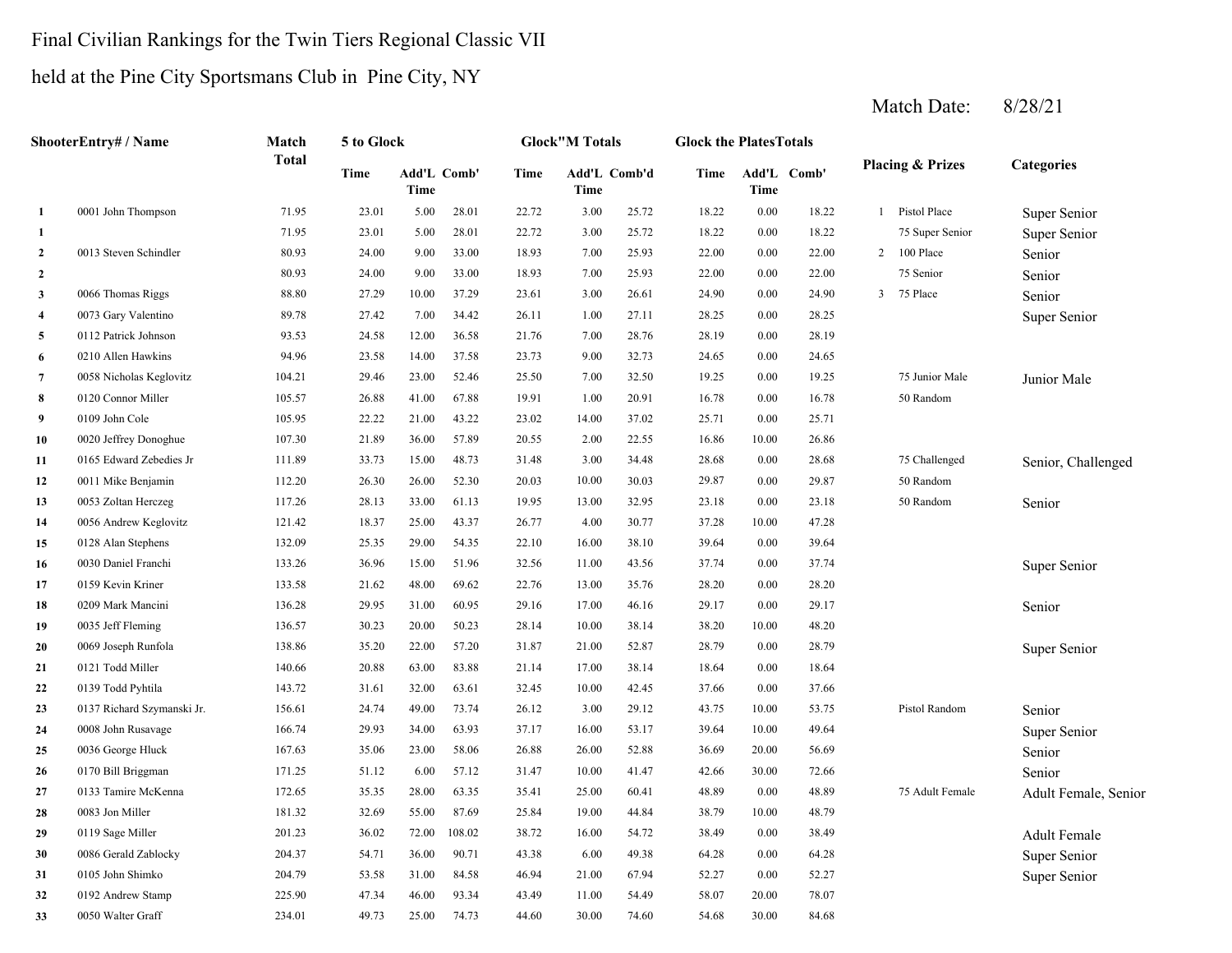|    | <b>ShooterEntry#/Name</b> | Match    | 5 to Glock |                     |        |        | <b>Glock</b> "M Totals      |        | <b>Glock the Plates Totals</b> |        |             |                             |                            |
|----|---------------------------|----------|------------|---------------------|--------|--------|-----------------------------|--------|--------------------------------|--------|-------------|-----------------------------|----------------------------|
|    |                           | Total    | Time       | Add'L Comb'<br>Time |        | Time   | <b>Add'L Comb'd</b><br>Time |        | Time                           | Time   | Add'L Comb' | <b>Placing &amp; Prizes</b> | <b>Categories</b>          |
| 34 | 0211 Melinda Appleby      | 234.74   | 66.49      | 30.00               | 96.49  | 60.39  | 19.00                       | 79.39  | 58.86                          | 0.00   | 58.86       |                             | Adult Female, Senior       |
| 35 | 0010 Prudence Johnson     | 238.38   | 43.60      | 48.00               | 91.60  | 38.39  | 16.00                       | 54.39  | 62.39                          | 30.00  | 92.39       |                             | Adult Female, Senior       |
| 36 | 0074 Jordan Miller        | 250.47   | 26.46      | 45.00               | 71.46  | 26.80  | 18.00                       | 44.80  | 54.21                          | 80.00  | 134.21      |                             |                            |
| 37 | 0176 Veronica Capriotti   | 254.78   | 64.15      | 30.00               | 94.15  | 71.37  | 16.00                       | 87.37  | 73.26                          | 0.00   | 73.26       | Pistol Membership Pro       | <b>Adult Female</b>        |
| 38 | 0199 Rush Luangsuwan      | 269.26   | 64.74      | 53.00               | 117.74 | 67.02  | 2.00                        | 69.02  | 72.50                          | 10.00  | 82.50       |                             |                            |
| 39 | 0156 Garrret Poorman      | 276.06   | 27.41      | 74.00               | 101.41 | 24.03  | 41.00                       | 65.03  | 49.62                          | 60.00  | 109.62      |                             |                            |
| 40 | 0224 Ron Fierro Sr.       | 324.58   | 40.70      | 114.00              | 154.70 | 34.32  | 44.00                       | 78.32  | 71.56                          | 20.00  | 91.56       |                             | Super Senior               |
| 41 | 0082 Scott Pecoy          | 385.01   | 31.05      | 114.00              | 145.05 | 34.47  | 71.00                       | 105.47 | 44.49                          | 90.00  | 134.49      |                             |                            |
| 42 | 0152 Joseph Bacenet       | 441.35   | 41.24      | 98.00               | 139.24 | 41.23  | 14.00                       | 55.23  | 76.88                          | 170.00 | 246.88      |                             | Junior Male                |
| 43 | 0135 Donna Skinner        | 452.66   | 41.93      | 82.00               | 123.93 | 38.51  | 28.00                       | 66.51  | 72.22                          | 190.00 | 262.22      |                             | Adult Female, Super Senior |
| 44 | 0140 William Goonan       | 574.02   | 39.41      | 172.00              | 211.41 | 35.43  | 83.00                       | 118.43 | 84.18                          | 160.00 | 244.18      |                             | Super Senior               |
| 45 | 0160 Lawrence Scalise     | 748.79   | 55.07      | 133.00              | 188.07 | 127.91 | 250.00                      | 377.91 | 72.81                          | 110.00 | 182.81      |                             |                            |
| 46 | 0046 Tom Flynn            | 1,318.48 | 299.97     | 300.00              | 599.97 | 34.55  | 44.00                       | 78.55  | 399.96                         | 240.00 | 639.96      |                             | Super Senior               |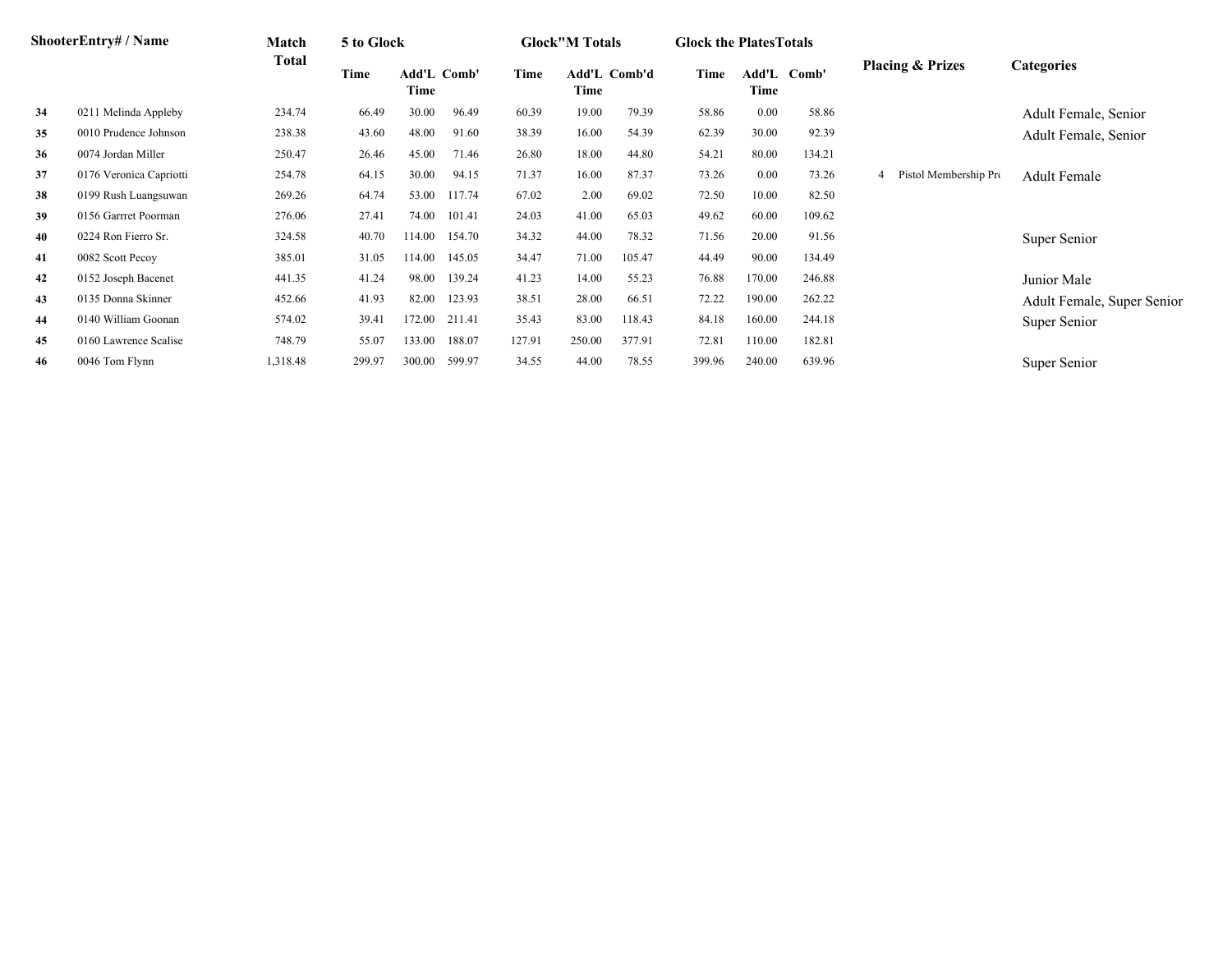#### Final Competition Rankings for the Twin Tiers Regional Classic VII

#### held at the Pine City Sportsmans Club in Pine City, NY

**35**

#### Match Date: 8/28/21

**2**2 0143 Paul Hansen\* 52.53 20.92 0.00 20.92 17.79 0.00 17.79 13.82 **3** 1.00 14.36 0098 Greg Snyder\* 59.39 18.20 8.00 26.20 17.83 **4** 3.00 16.76 0093 Jim Montgomery\* 64.72 24.10 3.00 27.10 **5** 2.00 16.93 0106 William Zaidel\* 65.34 20.91 7.00 27.91 18.50 **6**6 0215 Al Surko\* 65.48 20.17 15.00 35.17 14.05 5.00 19.05 11.26 **7** 4.00 17.73 0181 Michael Prodan\* 65.52 20.13 7.00 27.13 16.66 20.66 0.00 **8** 10.00 15.14 0125 Zachary Pugh\* 67.86 18.90 9.00 27.90 14.82 24.82 0.00 **9** 1.00 16.14 0178 Phillip DeGrande\* 70.25 21.19 14.00 35.19 17.92 18.92 0.00 16.14 **10**0 0096 Roger Read\* 74.55 17.61 18.00 35.61 16.07 7.00 23.07 15.87 **11** 2.00 18.15 0185 Michael Sheehan\* 78.21 20.99 20.00 40.99 17.07 19.07 **12**2 0041 David Correia\* 80.83 25.19 6.00 31.19 20.16 9.00 29.16 20.48 0.00 **13** 5.00 18.82 0070 James Thurston\* 80.95 21.74 14.00 35.74 21.39 26.39 0.00 18.82 **14** 7.00 21.21 0206 Robert DeSalvo\* 81.02 24.51 10.00 34.51 18.30 **15**5 0110 John Cole 81.47 22.30 12.00 34.30 19.63 6.00 25.63 21.54 **16** 3.00 18.62 0015 Steven Schindler 87.91 22.59 24.00 46.59 19.70 **17** 4.00 18.85 0102 Alan Brooks Jr.\* 88.70 16.64 33.00 49.64 **18** 5.00 19.26 0022 Jeffrey Donoghue 89.46 23.37 11.00 34.37 20.83 **19** 1.00 19.29 0175 Charles Chiao 90.00 26.35 16.00 42.35 **20**0 0002 John Thompson\* 93.98 23.32 20.00 43.32 20.72 9.00 29.72 20.94 **21** 7.00 23.01 0059 Nicholas Keglovitz 94.23 26.66 14.00 40.66 23.56 30.56 **22** 10.00 20.93 0077 Charles Fordham\* 95.41 23.67 20.00 43.67 20.81 30.81 **23** 2.00 18.75 0067 Thomas Riggs 98.59 21.34 33.00 54.34 23.50 25.50 0.00 **24** 3.00 18.00 0219 Matthew Tufano\* 101.33 21.04 40.00 61.04 19.29 22.29 0.00 **25** 5.00 22.78 0196 Mike Robison\* 108.75 36.76 18.00 54.76 26.21 31.21 0.00 22.78 **26** 15.00 28.11 0012 Mike Benjamin 113.66 24.39 25.00 49.39 21.16 **27** 4.00 29.45 0031 Daniel Franchi 115.11 39.61 6.00 45.61 36.05 40.05 **28** 12.00 29.04 0213 Josh Hungerford 119.28 23.15 33.00 56.15 22.09 34.09 0.00 **29** 16.00 28.41 0129 Alan Stephens 127.41 27.27 35.00 62.27 20.73 36.73 0.00 28.41 **30** 3.00 29.86 0164 Gregory Stolarski 128.14 27.71 36.00 63.71 31.57 **31**10.00 33.75 33.63 10.00 154 Jeffrey Poorman 129.97 26.59 36.00 2.59 23.75 10.00 33.75 33.63 **32** 13.00 28.52 0171 Bill Briggman 130.93 52.21 4.00 56.21 33.20 46.20 0.00 **33** 18.00 31.00 0026 David Dudziak 133.00 29.43 26.00 55.43 28.57 46.57 0.00 31.00 **34** 5.00 29.64 0057 Andrew Keglovitz 141.92 29.44 38.00 67.44 29.84 34.84 10.00 39.64 0201 Mark Mancini 156.05 31.25 42.00 73.25 26.76 44.76 28.520.00 33.63 34.57 0.00 29.86 29.04 0.00 29.45 36.16 0.00 28.11 18.00 18.75 50 Random 0.00 20.93 0.00 23.01 50 Random 29.72 0.00 20.94 27.36 28.36 0.00 19.29 25.83 19.26 10.00 29.26 3 75 Place 16.21 4.00 20.21 18.85 0.00 18.85 22.70 18.62 0.00 18.62 2 100 Place 0.00 21.54 1 Pistol Place 25.30 0.00 21.21 0110 John Cole 81.47 22.30 12.00 34.30 19.63 6.00 25.63 20.480.00 18.15 23.07 0.00 15.87 15.14 17.73 Pistol Random 0.00 11.26 20.50 0.00 16.93 0215 Al Surko\* 65.48 20.17 15.00 35.17 14.05 5.00 19.05 17.86 20.86 0.00 16.76 18.83 14.36 0.00 14.36 3 \$75.00 Place 17.79 0.00 17.79 13.82 0.00 13.82 1 Pistol Place 13.99 0.00 13.99 2 100 Place **Comb' Comb'd Time Add'L 1**0190 Jeffrey Bucci\* 51.87 18.17 1.00 19.17 14.71 4.00 18.71 **Comb' Time Add'L TimeTimeShooterEntry# / Name Match Total5 to Glock Glock"M Totals Glock the PlatesTotals Placing & Prizes Time Add'L Time**

18.00 38.04 0.00 38.04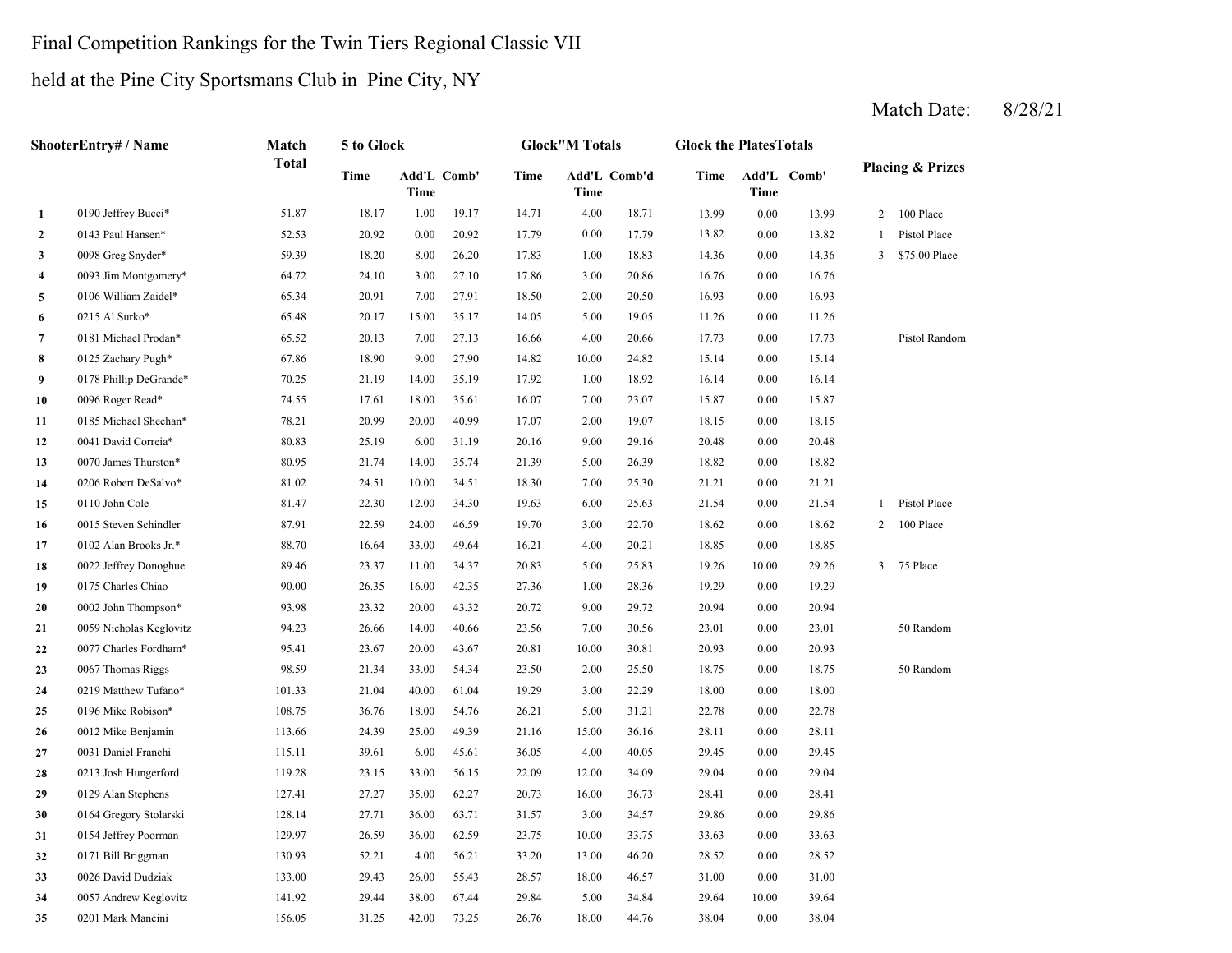| ShooterEntry# / Name | Match                      | 5 to Glock   |       |                     |        | <b>Glock</b> "M Totals |                      | <b>Glock the Plates Totals</b> |       |          |             |                             |
|----------------------|----------------------------|--------------|-------|---------------------|--------|------------------------|----------------------|--------------------------------|-------|----------|-------------|-----------------------------|
|                      |                            | <b>Total</b> | Time  | Add'L Comb'<br>Time |        | Time                   | Add'L Comb'd<br>Time |                                | Time  | Time     | Add'L Comb' | <b>Placing &amp; Prizes</b> |
| 36                   | 0115 Patrick Johnson       | 156.41       | 22.59 | 36.00               | 58.59  | 19.78                  | 26.00                | 45.78                          | 32.04 | 20.00    | 52.04       |                             |
| 37                   | 0138 Richard Szymanski Jr. | 164.39       | 26.30 | 46.00               | 72.30  | 25.05                  | 5.00                 | 30.05                          | 42.04 | 20.00    | 62.04       |                             |
| 38                   | 0009 John Rusavage         | 167.73       | 34.96 | 55.00               | 89.96  | 29.13                  | 11.00                | 40.13                          | 37.64 | $0.00\,$ | 37.64       |                             |
| 39                   | 0207 Sage Miller           | 176.08       | 43.52 | 30.00               | 73.52  | 37.43                  | 20.00                | 57.43                          | 45.13 | 0.00     | 45.13       |                             |
| 40                   | 0034 John Kreuz Jr.        | 192.58       | 34.04 | 55.00               | 89.04  | 29.52                  | 12.00                | 41.52                          | 62.02 | 0.00     | 62.02       |                             |
| 41                   | 0089 Gerald Zablocky       | 193.88       | 61.32 | 8.00                | 69.32  | 58.99                  | 1.00                 | 59.99                          | 64.57 | $0.00\,$ | 64.57       |                             |
| 42                   | 0065 Timothy Rendo         | 198.48       | 38.09 | 34.00               | 72.09  | 28.16                  | 6.00                 | 34.16                          | 52.23 | 40.00    | 92.23       |                             |
| 43                   | 0157 Garrret Poorman       | 202.69       | 32.78 | 71.00               | 103.78 | 27.62                  | 36.00                | 63.62                          | 35.29 | 0.00     | 35.29       |                             |
| 44                   | 0084 Jon Miller            | 206.77       | 27.89 | 48.00               | 75.89  | 25.55                  | 21.00                | 46.55                          | 34.33 | 50.00    | 84.33       |                             |
| 45                   | 0018 Veronica Capriotti    | 212.79       | 77.38 | 8.00                | 85.38  | 83.00                  | 1.00                 | 84.00                          | 43.41 | 0.00     | 43.41       |                             |
| 46                   | 0225 Ron Fierro Sr.        | 236.55       | 49.76 | 53.00               | 102.76 | 26.36                  | 30.00                | 56.36                          | 47.43 | 30.00    | 77.43       |                             |
| 47                   | 0223 John Shimko           | 236.97       | 64.19 | 46.00               | 110.19 | 66.35                  | 1.00                 | 67.35                          | 59.43 | 0.00     | 59.43       |                             |
| 48                   | 0017 Melinda Appleby       | 278.90       | 52.85 | 52.00               | 104.85 | 67.16                  | 27.00                | 94.16                          | 79.89 | 0.00     | 79.89       |                             |
| 49                   | 0049 Gerard Von Gerichten  | 315.52       | 27.59 | 89.00               | 116.59 | 26.58                  | 64.00                | 90.58                          | 58.35 | 50.00    | 108.35      |                             |
| 50                   | 0167 Scott Pecoy           | 341.31       | 29.67 | 112.00              | 141.67 | 35.14                  | 78.00                | 113.14                         | 46.50 | 40.00    | 86.50       |                             |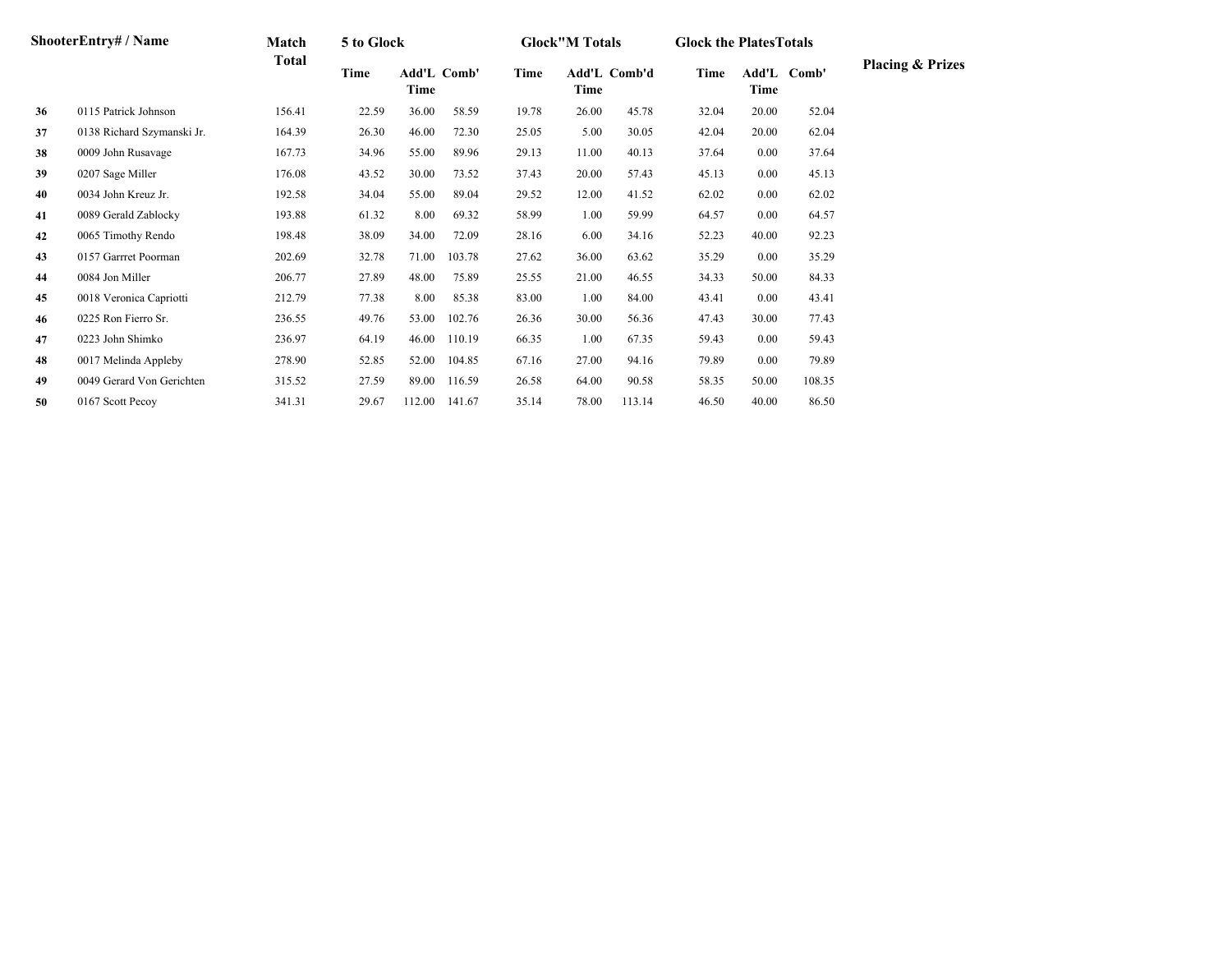# Final Guardian Rankings for the Twin Tiers Regional Classic VII

# held at the Pine City Sportsmans Club in Pine City, NY

| ShooterEntry# / Name | Match                     | 5 to Glock   |             |                            |        | <b>Glock"M Totals</b> |       | <b>Glock the Plates Totals</b> |       |             |             |              |                             |                          |
|----------------------|---------------------------|--------------|-------------|----------------------------|--------|-----------------------|-------|--------------------------------|-------|-------------|-------------|--------------|-----------------------------|--------------------------|
|                      |                           | <b>Total</b> | <b>Time</b> | <b>Add'L Comb'</b><br>Time |        | Time                  | Time  | Add'L Comb'd                   | Time  | <b>Time</b> | Add'L Comb' |              | <b>Placing &amp; Prizes</b> | <b>Categories</b>        |
| -1                   | 0040 David Correia        | 84.01        | 25.06       | 11.00                      | 36.06  | 20.11                 | 6.00  | 26.11                          | 21.84 | 0.00        | 21.84       |              | 1 Pistol Place              |                          |
| 2                    | 0173 Charles Chiao        | 85.49        | 27.31       | 11.00                      | 38.31  | 22.68                 | 4.00  | 26.68                          | 20.50 | 0.00        | 20.50       |              | 2 75 Place                  |                          |
| 3                    | 0061 Michael Keglovitz    | 95.34        | 33.85       | 8.00                       | 41.85  | 26.36                 | 3.00  | 29.36                          | 24.13 | 0.00        | 24.13       | $\mathbf{3}$ | Etool Place                 | Senior                   |
| $\mathbf{3}$         |                           | 95.34        | 33.85       | 8.00                       | 41.85  | 26.36                 | 3.00  | 29.36                          | 24.13 | 0.00        | 24.13       |              | 75 Senior                   | Senior                   |
| $\overline{4}$       | 0080 Todd Seier           | 95.69        | 23.02       | 21.00                      | 44.02  | 19.54                 | 5.00  | 24.54                          | 27.13 | 0.00        | 27.13       |              |                             | Senior                   |
| 5                    | 0147 Nicole Figueroa      | 97.25        | 31.39       | 10.00                      | 41.39  | 28.83                 | 0.00  | 28.83                          | 27.03 | 0.00        | 27.03       |              | 75 Guardian Female          | Guardian Female          |
| 6                    | 0153 Jeffrey Poorman      | 98.20        | 26.74       | 20.00                      | 46.74  | 22.10                 | 1.00  | 23.10                          | 28.36 | 0.00        | 28.36       |              |                             | Senior                   |
| 7                    | 0168 John McNamara        | 109.57       | 33.34       | 18.00                      | 51.34  | 28.95                 | 4.00  | 32.95                          | 25.28 | 0.00        | 25.28       |              |                             | Senior                   |
| 8                    | 0200 Bill Gugino          | 122.53       | 29.21       | 21.00                      | 50.21  | 30.85                 | 14.00 | 44.85                          | 27.47 | 0.00        | 27.47       |              |                             | Senior                   |
| 9                    | 0032 John Kreuz Jr.       | 128.86       | 31.45       | 18.00                      | 49.45  | 29.82                 | 12.00 | 41.82                          | 37.59 | 0.00        | 37.59       |              |                             | Senior                   |
| 10                   | 0162 Gregory Stolarski    | 136.17       | 28.61       | 33.00                      | 61.61  | 31.73                 | 10.00 | 41.73                          | 32.83 | 0.00        | 32.83       |              |                             | Senior                   |
| 11                   | 0024 David Dudziak        | 158.65       | 31.73       | 23.00                      | 54.73  | 26.94                 | 13.00 | 39.94                          | 43.98 | 20.00       | 63.98       |              | 75 Super Senior             | Super Senior             |
| 12                   | 0044 Kevin Dix            | 170.74       | 28.43       | 40.00                      | 68.43  | 26.53                 | 18.00 | 44.53                          | 47.78 | 10.00       | 57.78       |              |                             | Senior                   |
| 13                   | 0085 Richard Marshall     | 200.90       | 21.85       | 76.00                      | 97.85  | 33.87                 | 29.00 | 62.87                          | 40.18 | 0.00        | 40.18       |              |                             |                          |
| 14                   | 0149 Andrew Alicea        | 209.01       | 25.04       | 61.00                      | 86.04  | 20.66                 | 21.00 | 41.66                          | 31.31 | 50.00       | 81.31       |              |                             |                          |
| 15                   | 0151 James Bacenet        | 214.77       | 28.41       | 35.00                      | 63.41  | 21.97                 | 34.00 | 55.97                          | 65.39 | 30.00       | 95.39       |              |                             |                          |
| 16                   | 0183 Amarilis Almonte     | 217.72       | 33.77       | 53.00                      | 86.77  | 39.02                 | 12.00 | 51.02                          | 49.93 | 30.00       | 79.93       |              |                             | Guardian Female          |
| 17                   | 0172 Charles Chiao, Jr.   | 265.98       | 57.88       | 60.00                      | 117.88 | 61.16                 | 31.00 | 92.16                          | 55.94 | 0.00        | 55.94       |              | 75 Challenged               | Challenged, Super Senior |
| 18                   | 0048 Gerard Von Gerichten | 304.22       | 31.16       | 93.00                      | 124.16 | 32.56                 | 27.00 | 59.56                          | 70.50 | 50.00       | 120.50      |              |                             | Super Senior             |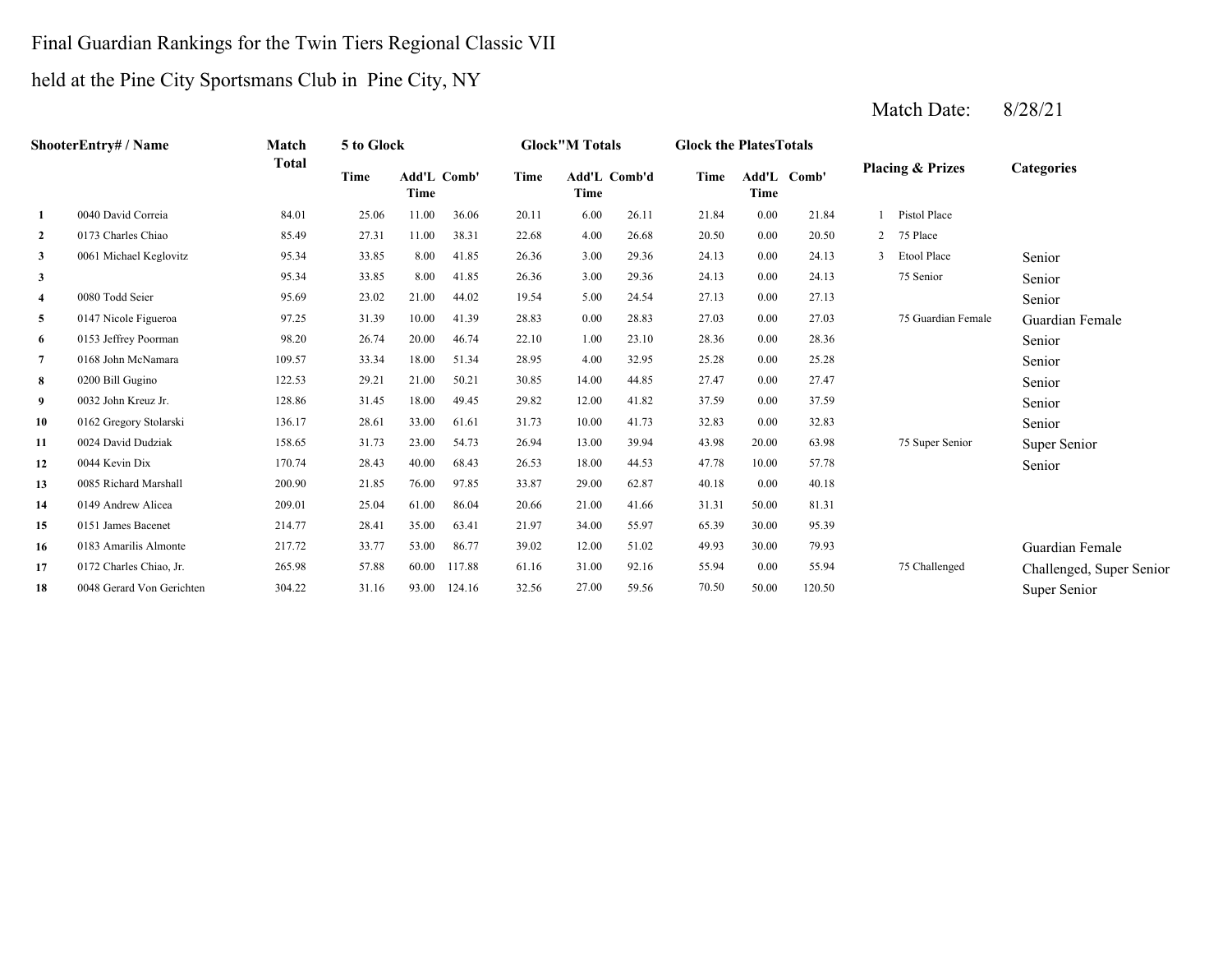# Final Heavy Metal Rankings for the Twin Tiers Regional Classic VII

# held at the Pine City Sportsmans Club in Pine City, NY

|                         | <b>ShooterEntrv# / Name</b> | Match        | 5 to Glock |       |             |             | <b>Glock"M Totals</b> |              | <b>Glock the Plates Totals</b> |             |             |   |                             |
|-------------------------|-----------------------------|--------------|------------|-------|-------------|-------------|-----------------------|--------------|--------------------------------|-------------|-------------|---|-----------------------------|
|                         |                             | <b>Total</b> | Time       | Time  | Add'L Comb' | <b>Time</b> | Time                  | Add'L Comb'd | Time                           | <b>Time</b> | Add'L Comb' |   | <b>Placing &amp; Prizes</b> |
| 1                       | 0127 Zachary Pugh*          | 56.65        | 19.62      | 3.00  | 22.62       | 16.27       | 2.00                  | 18.27        | 15.76                          | 0.00        | 15.76       |   | Pistol Place                |
| $\mathbf{2}$            | 0146 Paul Hansen*           | 62.57        | 21.88      | 7.00  | 28.88       | 18.56       | 0.00                  | 18.56        | 15.13                          | 0.00        | 15.13       |   |                             |
| 3                       | 0101 Greg Snyder*           | 63.10        | 20.34      | 9.00  | 29.34       | 18.78       | 1.00                  | 19.78        | 13.98                          | 0.00        | 13.98       |   |                             |
| $\overline{\mathbf{4}}$ | 0187 Michael Sheehan*       | 63.98        | 21.50      | 4.00  | 25.50       | 18.49       | 4.00                  | 22.49        | 15.99                          | 0.00        | 15.99       |   |                             |
| 5                       | 0079 Charles Fordham*       | 64.65        | 21.94      | 3.00  | 24.94       | 20.13       | 2.00                  | 22.13        | 17.58                          | 0.00        | 17.58       |   |                             |
| 6                       | 0108 William Zaidel*        | 67.36        | 21.70      | 10.00 | 31.70       | 18.54       | 0.00                  | 18.54        | 17.12                          | 0.00        | 17.12       |   |                             |
| 7                       | 0095 Jim Montgomery*        | 67.51        | 24.94      | 5.00  | 29.94       | 18.60       | 0.00                  | 18.60        | 18.97                          | 0.00        | 18.97       |   |                             |
| 8                       | 0042 David Correia*         | 78.93        | 24.31      | 6.00  | 30.31       | 20.77       | 5.00                  | 25.77        | 22.85                          | 0.00        | 22.85       |   |                             |
| 9                       | 0218 Al Surko*              | 88.91        | 20.61      | 29.00 | 49.61       | 16.36       | 9.00                  | 25.36        | 13.94                          | 0.00        | 13.94       |   | 2 year membership rei       |
| 10                      | 0055 Zoltan Herczeg         | 96.54        | 28.82      | 7.00  | 35.82       | 19.37       | 4.00                  | 23.37        | 27.35                          | 10.00       | 37.35       |   | 100 Place                   |
| 11                      | 0155 Jeffrey Poorman        | 98.27        | 29.96      | 15.00 | 44.96       | 21.53       | 2.00                  | 23.53        | 29.78                          | 0.00        | 29.78       | 2 | Etool Place                 |
| 12                      | 0104 Darryl Swift*          | 115.37       | 21.37      | 28.00 | 49.37       | 20.48       | 22.00                 | 42.48        | 23.52                          | 0.00        | 23.52       |   |                             |
| 13                      | 0116 Patrick Johnson        | 117.43       | 22.40      | 23.00 | 45.40       | 22.25       | 10.00                 | 32.25        | 29.78                          | 10.00       | 39.78       | 3 | Knife Place                 |
| 14                      | 0023 Jeffrey Donoghue       | 117.96       | 28.08      | 23.00 | 51.08       | 22.65       | 25.00                 | 47.65        | 19.23                          | 0.00        | 19.23       |   |                             |
| 15                      | 0068 Thomas Riggs           | 120.68       | 28.67      | 20.00 | 48.67       | 28.30       | 13.00                 | 41.30        | 30.71                          | 0.00        | 30.71       |   |                             |
| 16                      | 0169 John McNamara          | 132.34       | 32.12      | 22.00 | 54.12       | 29.09       | 18.00                 | 47.09        | 31.13                          | 0.00        | 31.13       |   |                             |
| 17                      | 0226 Bill Gugino            | 142.92       | 38.17      | 30.00 | 68.17       | 26.57       | 12.00                 | 38.57        | 36.18                          | 0.00        | 36.18       |   | 50 Random                   |
| 18                      | 0029 David Dudziak          | 151.67       | 30.93      | 29.00 | 59.93       | 27.08       | 19.00                 | 46.08        | 45.66                          | 0.00        | 45.66       |   |                             |
| 19                      | 0016 Steven Schindler       | 159.11       | 22.71      | 41.00 | 63.71       | 19.93       | 17.00                 | 36.93        | 28.47                          | 30.00       | 58.47       |   |                             |
| 20                      | 0229 Jon Miller             | 159.36       | 32.89      | 32.00 | 64.89       | 27.60       | 26.00                 | 53.60        | 30.87                          | 10.00       | 40.87       |   |                             |
| 21                      | 0039 George Hluck           | 186.98       | 34.20      | 57.00 | 91.20       | 29.66       | 13.00                 | 42.66        | 43.12                          | 10.00       | 53.12       |   |                             |
| 22                      | 0090 Gerald Zablocky        | 232.90       | 66.07      | 33.00 | 99.07       | 59.87       | 3.00                  | 62.87        | 70.96                          | 0.00        | 70.96       |   |                             |
| 23                      | 0227 Paul Scaffidi Jr.      | 288.31       | 28.04      | 54.00 | 82.04       | 26.33       | 54.00                 | 80.33        | 55.94                          | 70.00       | 125.94      |   |                             |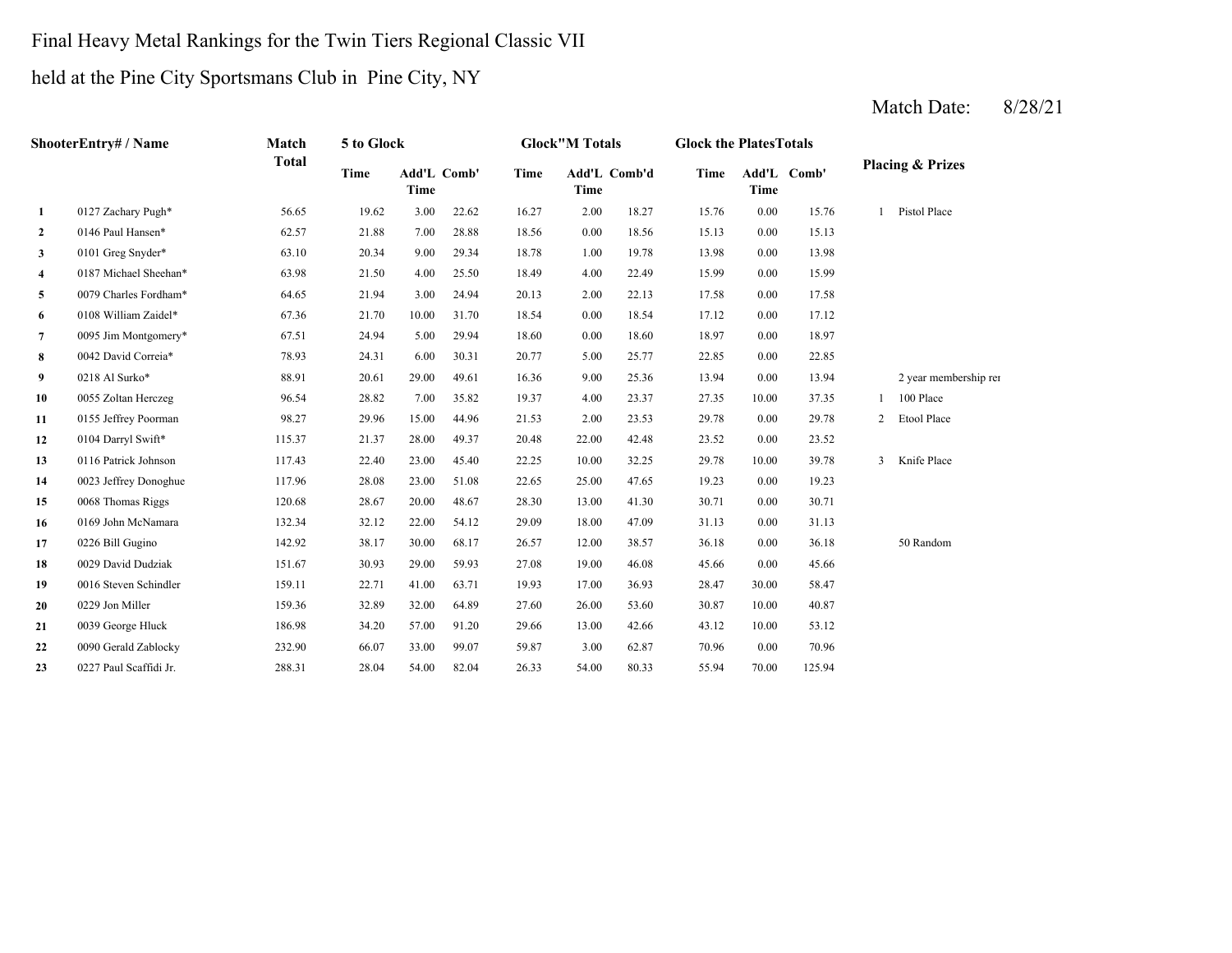# Final Major Sub Rankings for the Twin Tiers Regional Classic VII

# held at the Pine City Sportsmans Club in Pine City, NY

|                | Match<br><b>ShooterEntry#/Name</b><br><b>Total</b> | 5 to Glock |       |                            |       | <b>Glock</b> "M Totals |                      | <b>Glock the Plates Totals</b> |       |               |        |                             |
|----------------|----------------------------------------------------|------------|-------|----------------------------|-------|------------------------|----------------------|--------------------------------|-------|---------------|--------|-----------------------------|
|                |                                                    |            | Time  | <b>Add'L Comb'</b><br>Time |       | Time                   | Add'L Comb'd<br>Time |                                | Time  | Add'L<br>Time | Comb'  | <b>Placing &amp; Prizes</b> |
| 1              | 0124 Zachary Pugh*                                 | 42.70      | 12.33 | 2.00                       | 14.33 | 11.05                  | 1.00                 | 12.05                          | 16.32 | 0.00          | 16.32  | 100 Place                   |
| $\mathbf{2}$   | 0142 Paul Hansen*                                  | 47.27      | 14.42 | 3.00                       | 17.42 | 12.98                  | 2.00                 | 14.98                          | 14.87 | 0.00          | 14.87  |                             |
| 3              | 0092 Jim Montgomery*                               | 48.91      | 14.53 | 3.00                       | 17.53 | 11.76                  | 2.00                 | 13.76                          | 17.62 | 0.00          | 17.62  |                             |
| $\overline{4}$ | 0118 Greg Snyder*                                  | 49.61      | 13.55 | 4.00                       | 17.55 | 13.14                  | 1.00                 | 14.14                          | 17.92 | 0.00          | 17.92  |                             |
| 5              | 0203 William Zaidel*                               | 52.57      | 15.70 | 3.00                       | 18.70 | 13.83                  | 1.00                 | 14.83                          | 19.04 | 0.00          | 19.04  |                             |
| 6              | 0195 Mike Robison*                                 | 70.28      | 25.16 | 0.00                       | 25.16 | 20.03                  | 1.00                 | 21.03                          | 24.09 | 0.00          | 24.09  |                             |
| $\overline{7}$ | 0076 Charles Fordham*                              | 101.29     | 16.27 | 13.00                      | 29.27 | 17.89                  | 9.00                 | 26.89                          | 45.13 | 0.00          | 45.13  |                             |
| 8              | 0088 Gerald Zablocky                               | 149.13     | 35.16 | 7.00                       | 42.16 | 35.84                  | 3.00                 | 38.84                          | 68.13 | 0.00          | 68.13  | 100 Place                   |
| 9              | 0114 Patrick Johnson                               | 160.23     | 13.96 | 19.00                      | 32.96 | 16.86                  | 5.00                 | 21.86                          | 25.41 | 80.00         | 105.41 | Etool Place                 |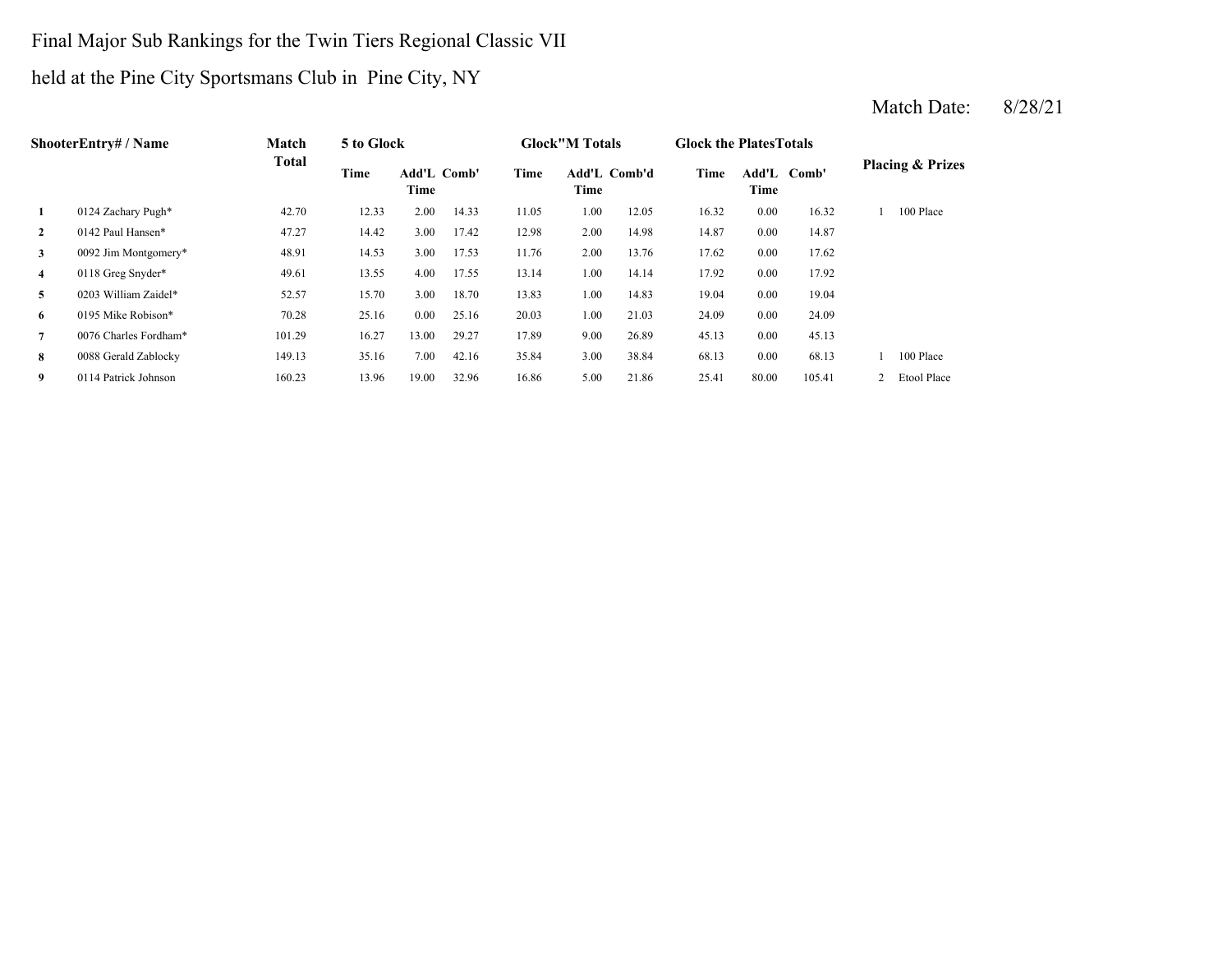#### Final Master Stock Rankings for the Twin Tiers Regional Classic VII

# held at the Pine City Sportsmans Club in Pine City, NY

| <b>ShooterEntry#/Name</b> | Match                   | 5 to Glock   |       |                     |        | <b>Glock"M Totals</b> |       | <b>Glock the PlatesTotals</b> |       |       |             |                |                             |
|---------------------------|-------------------------|--------------|-------|---------------------|--------|-----------------------|-------|-------------------------------|-------|-------|-------------|----------------|-----------------------------|
|                           |                         | <b>Total</b> | Time  | Add'L Comb'<br>Time |        | Time                  | Time  | Add'L Comb'd                  | Time  | Time  | Add'L Comb' |                | <b>Placing &amp; Prizes</b> |
| 1                         | 0191 Jeffrey Bucci*     | 52.20        | 17.60 | 4.00                | 21.60  | 14.49                 | 4.00  | 18.49                         | 12.11 | 0.00  | 12.11       | $\overline{2}$ | 75 Place                    |
| $\overline{2}$            | 0100 Greg Snyder*       | 57.33        | 19.04 | 4.00                | 23.04  | 17.20                 | 2.00  | 19.20                         | 15.09 | 0.00  | 15.09       |                | Pistol Place                |
| 3                         | 0094 Jim Montgomery*    | 60.39        | 23.35 | 3.00                | 26.35  | 18.34                 | 0.00  | 18.34                         | 15.70 | 0.00  | 15.70       | 3              | Etool Place                 |
| 4                         | 0126 Zachary Pugh*      | 61.09        | 18.03 | 12.00               | 30.03  | 14.86                 | 3.00  | 17.86                         | 13.20 | 0.00  | 13.20       |                |                             |
| 5                         | 0145 Paul Hansen*       | 61.19        | 21.10 | 6.00                | 27.10  | 18.16                 | 1.00  | 19.16                         | 14.93 | 0.00  | 14.93       |                |                             |
| 6                         | 0186 Michael Sheehan*   | 67.36        | 20.65 | 8.00                | 28.65  | 16.94                 | 3.00  | 19.94                         | 18.77 | 0.00  | 18.77       |                |                             |
| $\overline{7}$            | 0182 Michael Prodan*    | 67.76        | 17.77 | 7.00                | 24.77  | 16.80                 | 5.00  | 21.80                         | 21.19 | 0.00  | 21.19       |                |                             |
| 8                         | 0179 Phillip DeGrande*  | 71.45        | 20.78 | 13.00               | 33.78  | 16.85                 | 5.00  | 21.85                         | 15.82 | 0.00  | 15.82       |                |                             |
| 9                         | 0217 Al Surko*          | 73.10        | 20.15 | 19.00               | 39.15  | 14.66                 | 8.00  | 22.66                         | 11.29 | 0.00  | 11.29       |                |                             |
| 10                        | 0072 James Thurston*    | 80.52        | 22.28 | 13.00               | 35.28  | 20.95                 | 6.00  | 26.95                         | 18.29 | 0.00  | 18.29       |                | 2 year membership rei       |
| 11                        | 0221 Matthew Tufano     | 87.55        | 20.92 | 19.00               | 39.92  | 17.46                 | 9.00  | 26.46                         | 21.17 | 0.00  | 21.17       |                |                             |
| 12                        | 0064 Michael Keglovitz  | 93.53        | 24.87 | 21.00               | 45.87  | 22.46                 | 2.00  | 24.46                         | 23.20 | 0.00  | 23.20       |                |                             |
| 13                        | 0078 Charles Fordham*   | 102.39       | 20.84 | 25.00               | 45.84  | 21.33                 | 13.00 | 34.33                         | 22.22 | 0.00  | 22.22       |                |                             |
| 14                        | 0060 Nicholas Keglovitz | 111.34       | 26.54 | 19.00               | 45.54  | 22.91                 | 10.00 | 32.91                         | 22.89 | 10.00 | 32.89       |                |                             |
| 15                        | 0198 Mike Robison*      | 114.81       | 37.91 | 19.00               | 56.91  | 29.66                 | 5.00  | 34.66                         | 23.24 | 0.00  | 23.24       |                |                             |
| 16                        | 0028 David Dudziak      | 169.92       | 31.94 | 30.00               | 61.94  | 32.10                 | 14.00 | 46.10                         | 41.88 | 20.00 | 61.88       |                |                             |
| 17                        | 0132 Glenn Meyer*       | 172.76       | 27.01 | 78.00               | 105.01 | 24.87                 | 14.00 | 38.87                         | 28.88 | 0.00  | 28.88       |                |                             |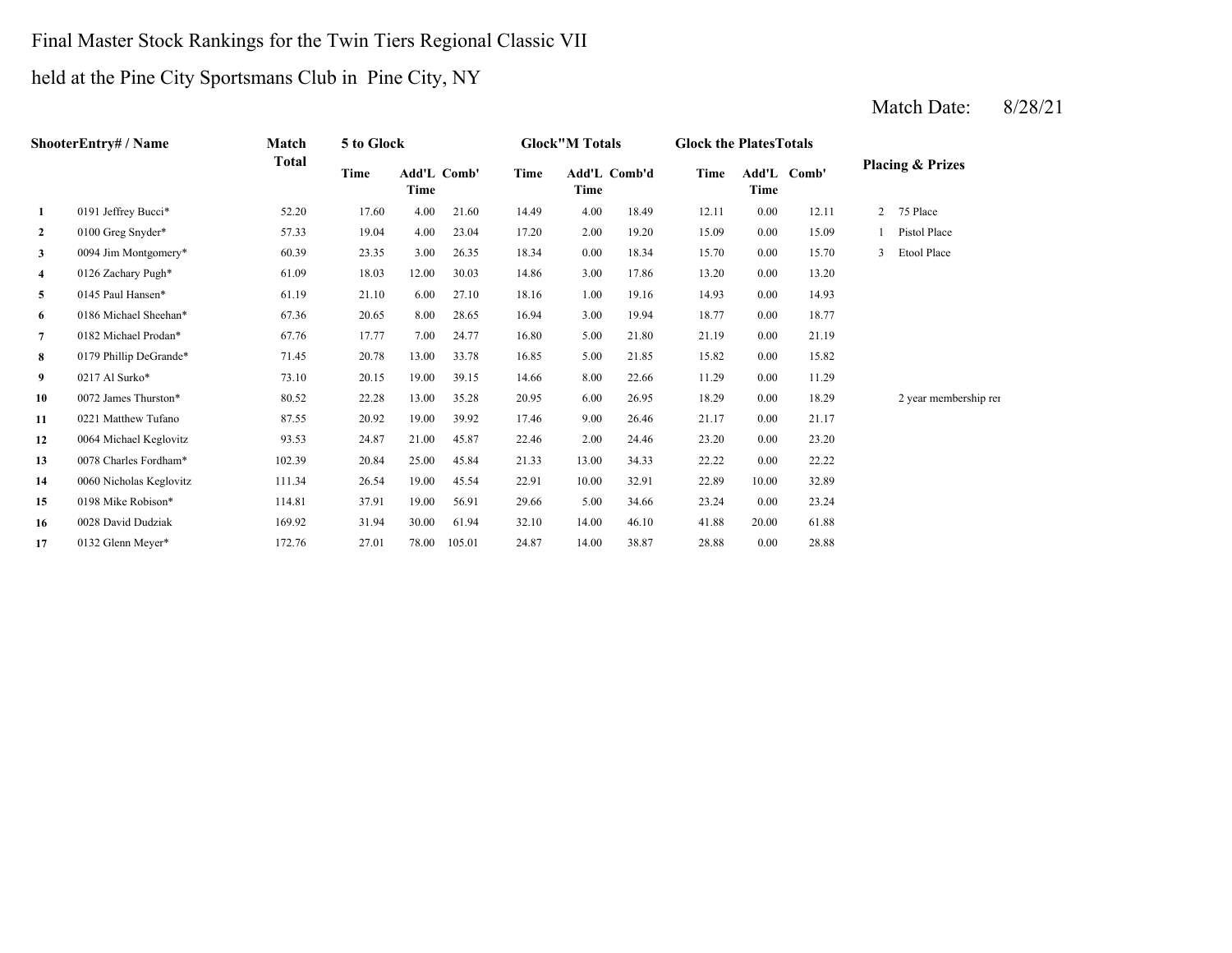#### Final SubCompact Rankings for the Twin Tiers Regional Classic VII

# held at the Pine City Sportsmans Club in Pine City, NY

|                | ShooterEntry# / Name    | Match        | 5 to Glock |             |             |       | <b>Glock"M Totals</b> |              | <b>Glock the PlatesTotals</b> |             |             |                |                             |
|----------------|-------------------------|--------------|------------|-------------|-------------|-------|-----------------------|--------------|-------------------------------|-------------|-------------|----------------|-----------------------------|
|                |                         | <b>Total</b> | Time       | <b>Time</b> | Add'L Comb' | Time  | <b>Time</b>           | Add'L Comb'd | Time                          | <b>Time</b> | Add'L Comb' |                | <b>Placing &amp; Prizes</b> |
| $\mathbf{1}$   | 0189 Jeffrey Bucci*     | 47.93        | 17.19      | 3.00        | 20.19       | 14.76 | 1.00                  | 15.76        | 11.98                         | 0.00        | 11.98       | 1              | Pistol MatchMeister         |
| $\overline{2}$ | 0180 Michael Prodan*    | 56.24        | 17.74      | 5.00        | 22.74       | 15.39 | 5.00                  | 20.39        | 13.11                         | 0.00        | 13.11       | $\mathbf{1}$   | Pistol Place                |
| 3              | 0123 Zachary Pugh*      | 63.79        | 18.83      | 11.00       | 29.83       | 15.92 | 3.00                  | 18.92        | 15.04                         | 0.00        | 15.04       |                |                             |
| 4              | 0141 Paul Hansen*       | 65.42        | 20.85      | 8.00        | 28.85       | 18.62 | 2.00                  | 20.62        | 15.95                         | 0.00        | 15.95       |                |                             |
| 5              | 0214 Al Surko*          | 67.44        | 19.05      | 16.00       | 35.05       | 14.33 | 2.00                  | 16.33        | 16.06                         | $0.00\,$    | 16.06       |                |                             |
| 6              | 0117 Greg Snyder*       | 68.53        | 20.14      | 12.00       | 32.14       | 17.01 | 1.00                  | 18.01        | 18.38                         | 0.00        | 18.38       |                |                             |
| $\overline{7}$ | 0091 Jim Montgomery*    | 81.34        | 22.70      | 18.00       | 40.70       | 17.48 | 6.00                  | 23.48        | 17.16                         | 0.00        | 17.16       |                |                             |
| 8              | 0054 Zoltan Herczeg     | 81.56        | 26.78      | 4.00        | 30.78       | 20.87 | 9.00                  | 29.87        | 20.91                         | 0.00        | 20.91       | $\mathbf{1}$   | Pistol Place                |
| 9              | 0205 Robert DeSalvo*    | 83.90        | 23.96      | 10.00       | 33.96       | 19.26 | 7.00                  | 26.26        | 23.68                         | 0.00        | 23.68       |                |                             |
| 10             | 0202 William Zaidel*    | 84.63        | 24.67      | 13.00       | 37.67       | 22.65 | 4.00                  | 26.65        | 20.31                         | 0.00        | 20.31       |                |                             |
| 11             | 0174 Charles Chiao      | 86.77        | 26.88      | 9.00        | 35.88       | 26.99 | 1.00                  | 27.99        | 22.90                         | 0.00        | 22.90       | $\overline{c}$ | 100 Place                   |
| 12             | 0212 Josh Hungerford    | 88.72        | 20.58      | 22.00       | 42.58       | 20.03 | 2.00                  | 22.03        | 24.11                         | 0.00        | 24.11       | $\mathfrak{Z}$ | 75 Place                    |
| 13             | 0222 Alan Stephens      | 95.04        | 27.65      | 15.00       | 42.65       | 22.91 | 9.00                  | 31.91        | 20.48                         | 0.00        | 20.48       |                | 2 year membership rei       |
| 14             | 0194 Connor Miller      | 102.29       | 24.23      | 31.00       | 55.23       | 18.04 | 10.00                 | 28.04        | 19.02                         | 0.00        | 19.02       |                |                             |
| 15             | 0062 Michael Keglovitz  | 103.02       | 30.46      | 20.00       | 50.46       | 22.92 | 3.00                  | 25.92        | 26.64                         | 0.00        | 26.64       |                |                             |
| 16             | 0184 Michael Sheehan*   | 104.07       | 20.14      | 41.00       | 61.14       | 18.74 | 3.00                  | 21.74        | 21.19                         | 0.00        | 21.19       |                |                             |
| 17             | 0021 Jeffrey Donoghue   | 107.29       | 24.87      | 32.00       | 56.87       | 15.10 | 15.00                 | 30.10        | 20.32                         | 0.00        | 20.32       |                |                             |
| 18             | 0014 Steven Schindler   | 116.53       | 22.98      | 39.00       | 61.98       | 18.37 | 12.00                 | 30.37        | 24.18                         | 0.00        | 24.18       |                |                             |
| 19             | 0228 Jon Miller         | 125.39       | 28.62      | 30.00       | 58.62       | 27.01 | 13.00                 | 40.01        | 26.76                         | 0.00        | 26.76       |                |                             |
| 20             | 0148 Nicole Figueroa    | 129.63       | 34.64      | 25.00       | 59.64       | 40.35 | 1.00                  | 41.35        | 28.64                         | 0.00        | 28.64       |                |                             |
| 21             | 0163 Gregory Stolarski  | 144.94       | 27.44      | 34.00       | 61.44       | 26.31 | 19.00                 | 45.31        | 38.19                         | 0.00        | 38.19       |                | 50 Random                   |
| 22             | 0113 Patrick Johnson    | 150.20       | 26.77      | 48.00       | 74.77       | 25.81 | 19.00                 | 44.81        | 30.62                         | 0.00        | 30.62       |                |                             |
| 23             | 0150 Andrew Alicea      | 159.30       | 26.73      | 42.00       | 68.73       | 21.57 | 19.00                 | 40.57        | 30.00                         | 20.00       | 50.00       |                |                             |
| 24             | 0166 Edward Zebedies Jr | 163.14       | 33.20      | 17.00       | 50.20       | 31.13 | 3.00                  | 34.13        | 58.81                         | 20.00       | 78.81       |                | 50 Random                   |
| 25             | 0037 George Hluck       | 170.47       | 30.05      | 58.00       | 88.05       | 30.33 | 13.00                 | 43.33        | 39.09                         | 0.00        | 39.09       |                |                             |
| 26             | 0051 Walter Graff       | 215.11       | 45.67      | 22.00       | 67.67       | 39.72 | 7.00                  | 46.72        | 70.72                         | 30.00       | 100.72      |                |                             |
| 27             | 0045 Kevin Dix          | 220.29       | 31.43      | 47.00       | 78.43       | 26.80 | 48.00                 | 74.80        | 57.06                         | 10.00       | 67.06       |                |                             |
| 28             | 0075 Jordan Miller      | 222.67       | 30.80      | 33.00       | 63.80       | 24.51 | 10.00                 | 34.51        | 54.36                         | 70.00       | 124.36      |                |                             |
| 29             | 0087 Gerald Zablocky    | 222.93       | 54.27      | 38.00       | 92.27       | 59.78 | 8.00                  | 67.78        | 62.88                         | $0.00\,$    | 62.88       |                |                             |
| 30             | 0025 David Dudziak      | 233.79       | 28.70      | 76.00       | 104.70      | 28.06 | 31.00                 | 59.06        | 50.03                         | 20.00       | 70.03       |                |                             |
| 31             | 0122 Todd Miller        | 288.93       | 24.63      | 69.00       | 93.63       | 25.15 | 27.00                 | 52.15        | 53.15                         | 90.00       | 143.15      |                |                             |
| 32             | 0033 John Kreuz Jr.     | 384.30       | 42.61      | 74.00       | 116.61      | 33.42 | 20.00                 | 53.42        | 84.27                         | 130.00      | 214.27      |                |                             |
| 33             | 0161 Lawrence Scalise   | 521.93       | 52.19      | 137.00      | 189.19      | 53.87 | 75.00                 | 128.87       | 73.87                         | 130.00      | 203.87      |                |                             |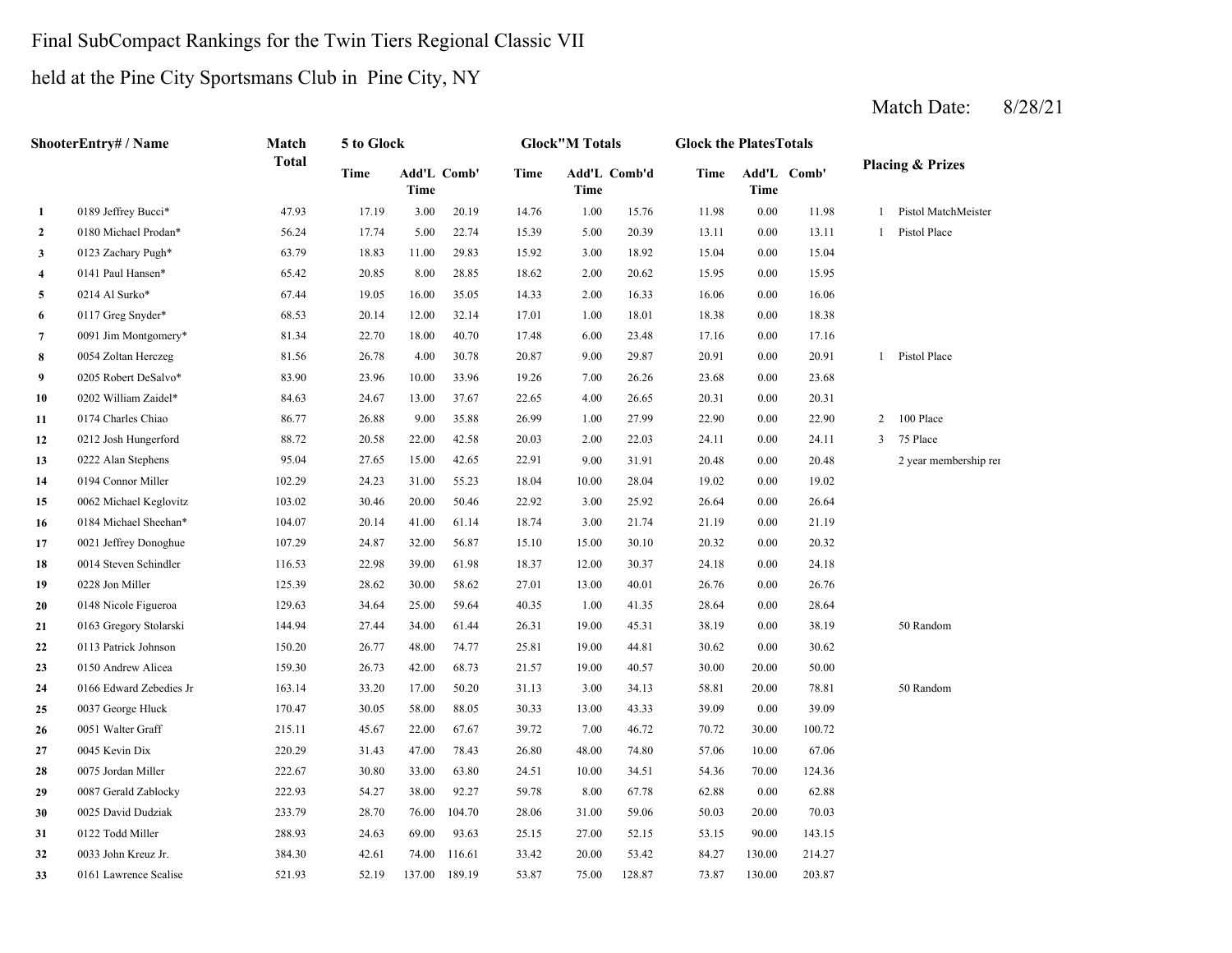# Final Unlimited Rankings for the Twin Tiers Regional Classic VII

# held at the Pine City Sportsmans Club in Pine City, NY

|                | ShooterEntry# / Name    | Match        | 5 to Glock  |                            |        |       | <b>Glock"M Totals</b> |              | <b>Glock the PlatesTotals</b> |          |             |                |                             |
|----------------|-------------------------|--------------|-------------|----------------------------|--------|-------|-----------------------|--------------|-------------------------------|----------|-------------|----------------|-----------------------------|
|                |                         | <b>Total</b> | <b>Time</b> | Add'L Comb'<br><b>Time</b> |        | Time  | <b>Time</b>           | Add'L Comb'd | Time                          | Time     | Add'L Comb' |                | <b>Placing &amp; Prizes</b> |
| $\mathbf{1}$   | 0099 Greg Snyder*       | 46.95        | 16.49       | 3.00                       | 19.49  | 15.78 | 1.00                  | 16.78        | 10.68                         | $0.00\,$ | 10.68       |                |                             |
| $\mathbf{2}$   | 0216 Al Surko*          | 49.36        | 15.17       | 6.00                       | 21.17  | 11.49 | 4.00                  | 15.49        | 12.70                         | 0.00     | 12.70       | 1              | Pistol Place                |
| 3              | 0103 Alan Brooks Jr.*   | 51.26        | 16.47       | 11.00                      | 27.47  | 13.64 | 0.00                  | 13.64        | 10.15                         | 0.00     | 10.15       |                |                             |
| 4              | 0144 Paul Hansen*       | 53.65        | 20.13       | 3.00                       | 23.13  | 17.57 | 0.00                  | 17.57        | 12.95                         | $0.00\,$ | 12.95       |                |                             |
| 5              | 0220 Matthew Tufano     | 61.92        | 18.70       | 7.00                       | 25.70  | 15.75 | 8.00                  | 23.75        | 12.47                         | $0.00\,$ | 12.47       | 1              | Pistol Place                |
| 6              | 0107 William Zaidel*    | 62.07        | 20.66       | 6.00                       | 26.66  | 17.81 | 3.00                  | 20.81        | 14.60                         | 0.00     | 14.60       |                |                             |
| $\overline{7}$ | 0204 Christopher Miller | 65.21        | 21.22       | 7.00                       | 28.22  | 20.09 | 1.00                  | 21.09        | 15.90                         | 0.00     | 15.90       | $\overline{2}$ | 75 Place                    |
| 8              | 0131 Glenn Meyer*       | 68.02        | 23.57       | 4.00                       | 27.57  | 19.68 | 2.00                  | 21.68        | 18.77                         | $0.00\,$ | 18.77       |                |                             |
| 9              | 0003 John Thompson      | 68.72        | 21.91       | 9.00                       | 30.91  | 16.41 | 7.00                  | 23.41        | 14.40                         | 0.00     | 14.40       |                |                             |
| 10             | 0136 Charles Fordham*   | 72.94        | 17.12       | 16.00                      | 33.12  | 16.16 | 8.00                  | 24.16        | 15.66                         | 0.00     | 15.66       |                |                             |
| 11             | 0097 Roger Read*        | 76.15        | 16.40       | 22.00                      | 38.40  | 14.36 | 7.00                  | 21.36        | 16.39                         | $0.00\,$ | 16.39       |                |                             |
| 12             | 0071 James Thurston*    | 76.80        | 22.73       | 11.00                      | 33.73  | 20.61 | 3.00                  | 23.61        | 19.46                         | 0.00     | 19.46       |                |                             |
| 13             | 0081 Todd Seier         | 79.39        | 19.22       | 13.00                      | 32.22  | 15.20 | 13.00                 | 28.20        | 18.97                         | 0.00     | 18.97       | $\mathbf{3}$   | Etool Place                 |
| 14             | 0208 Todd Miller        | 82.96        | 30.13       | 9.00                       | 39.13  | 21.34 | 4.00                  | 25.34        | 18.49                         | $0.00\,$ | 18.49       |                |                             |
| 15             | 0130 Alan Stephens      | 91.72        | 25.28       | 12.00                      | 37.28  | 22.89 | 11.00                 | 33.89        | 20.55                         | 0.00     | 20.55       |                |                             |
| 16             | 0063 Michael Keglovitz  | 95.83        | 25.33       | 23.00                      | 48.33  | 25.55 | 0.00                  | 25.55        | 21.95                         | 0.00     | 21.95       |                |                             |
| 17             | 0197 Mike Robison*      | 97.56        | 35.99       | 4.00                       | 39.99  | 31.00 | 5.00                  | 36.00        | 21.57                         | $0.00\,$ | 21.57       |                |                             |
| 18             | 0111 John Cole          | 104.33       | 24.10       | 15.00                      | 39.10  | 20.31 | 27.00                 | 47.31        | 17.92                         | 0.00     | 17.92       |                |                             |
| 19             | 0027 David Dudziak      | 120.23       | 30.39       | 23.00                      | 53.39  | 28.62 | 7.00                  | 35.62        | 31.22                         | 0.00     | 31.22       |                |                             |
| 20             | 0052 Walter Graff       | 125.72       | 35.76       | 15.00                      | 50.76  | 36.81 | 8.00                  | 44.81        | 30.15                         | 0.00     | 30.15       |                |                             |
| 21             | 0134 Tamire McKenna     | 128.20       | 36.47       | 20.00                      | 56.47  | 33.76 | 5.00                  | 38.76        | 32.97                         | 0.00     | 32.97       |                |                             |
| 22             | 0043 Terry Holbrook     | 153.85       | 46.11       | 35.00                      | 81.11  | 37.51 | 7.00                  | 44.51        | 28.23                         | 0.00     | 28.23       |                |                             |
| 23             | 0038 George Hluck       | 166.53       | 31.92       | 13.00                      | 44.92  | 54.89 | 32.00                 | 86.89        | 34.72                         | 0.00     | 34.72       |                |                             |
| 24             | 0019 Veronica Capriotti | 223.47       | 75.13       | 6.00                       | 81.13  | 93.60 | 8.00                  | 101.60       | 40.74                         | 0.00     | 40.74       |                |                             |
| 25             | 0158 Jason Brotherhood  | 248.44       | 34.28       | 80.00                      | 114.28 | 32.66 | 40.00                 | 72.66        | 61.50                         | 0.00     | 61.50       |                |                             |
| 26             | 0047 Tom Flynn          | 263.37       | 48.42       | 40.00                      | 88.42  | 47.32 | 34.00                 | 81.32        | 53.63                         | 40.00    | 93.63       |                | 50 Random                   |
| 27             | 0193 Andrew Stamp       | 271.16       | 53.78       | 39.00                      | 92.78  | 48.92 | 17.00                 | 65.92        | 82.46                         | 30.00    | 112.46      |                |                             |
| 28             | 0177 Melinda Appleby    | 311.23       | 63.93       | 22.00                      | 85.93  | 88.35 | 38.00                 | 126.35       | 98.95                         | 0.00     | 98.95       |                |                             |
| 29             | 0188 Jack Russo         | 424.70       | 42.68       | 97.00                      | 139.68 | 40.29 | 88.00                 | 128.29       | 86.73                         | 70.00    | 156.73      |                |                             |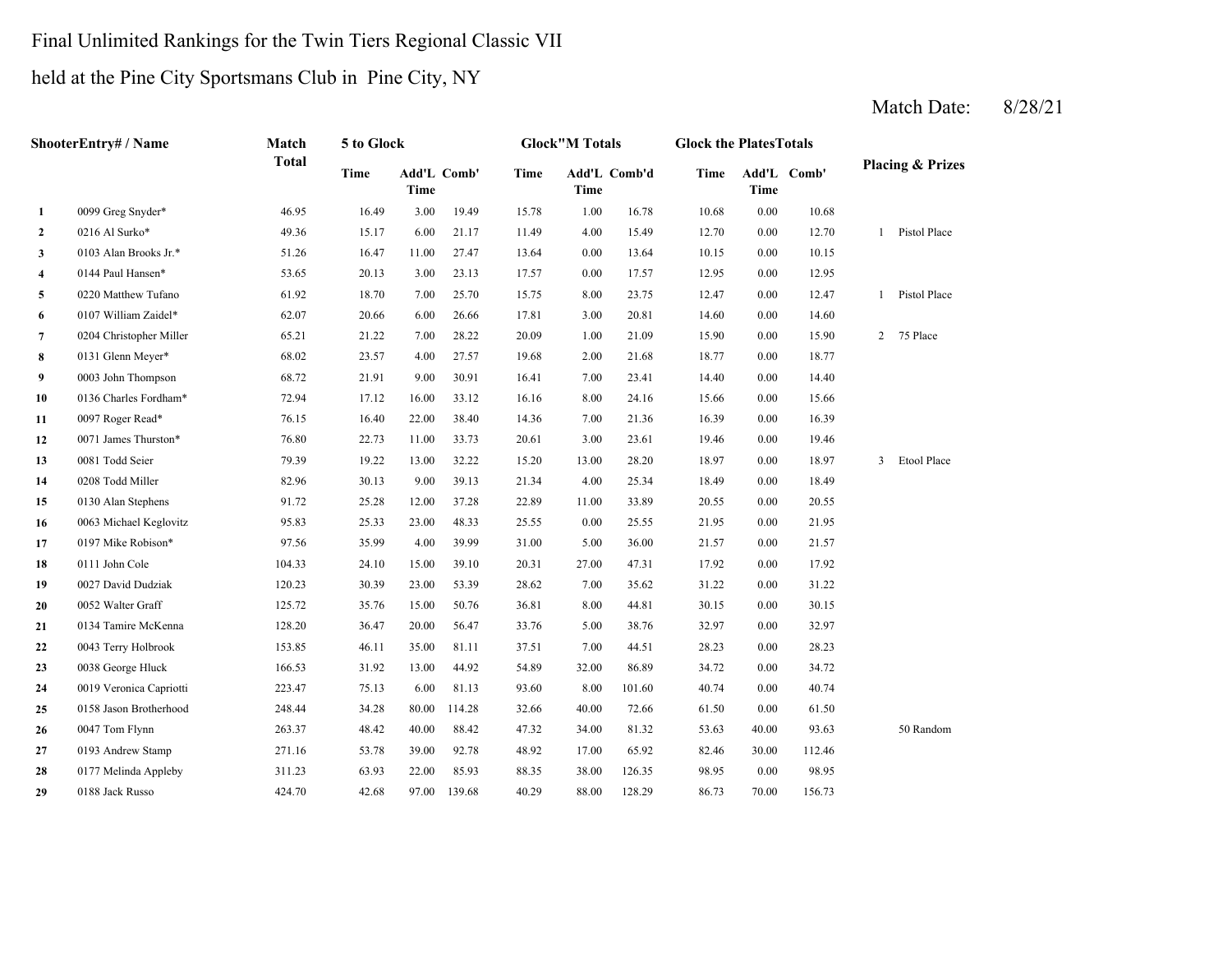#### **Final Team Rankings for the Twin Tiers Regional Classic VII held at the Pine City Sportsmans Club in Pine City, NY**

| <b>Civilian</b>                        |              |                  |                                                     |
|----------------------------------------|--------------|------------------|-----------------------------------------------------|
| <b>Standing</b>                        | <b>Score</b> | <b>Team Name</b> | <b>Team Members</b>                                 |
|                                        | 342.38       | <b>GSS</b>       | Steven Schindler, Tamire McKenna, Thomas Riggs      |
| <b>Master Stock</b><br><b>Standing</b> | <b>Score</b> | <b>Team Name</b> | <b>Team Members</b>                                 |
|                                        | 191.01       | NYPD FTS         | Phillip DeGrande*, Michael Sheehan*, Jeffrey Bucci* |